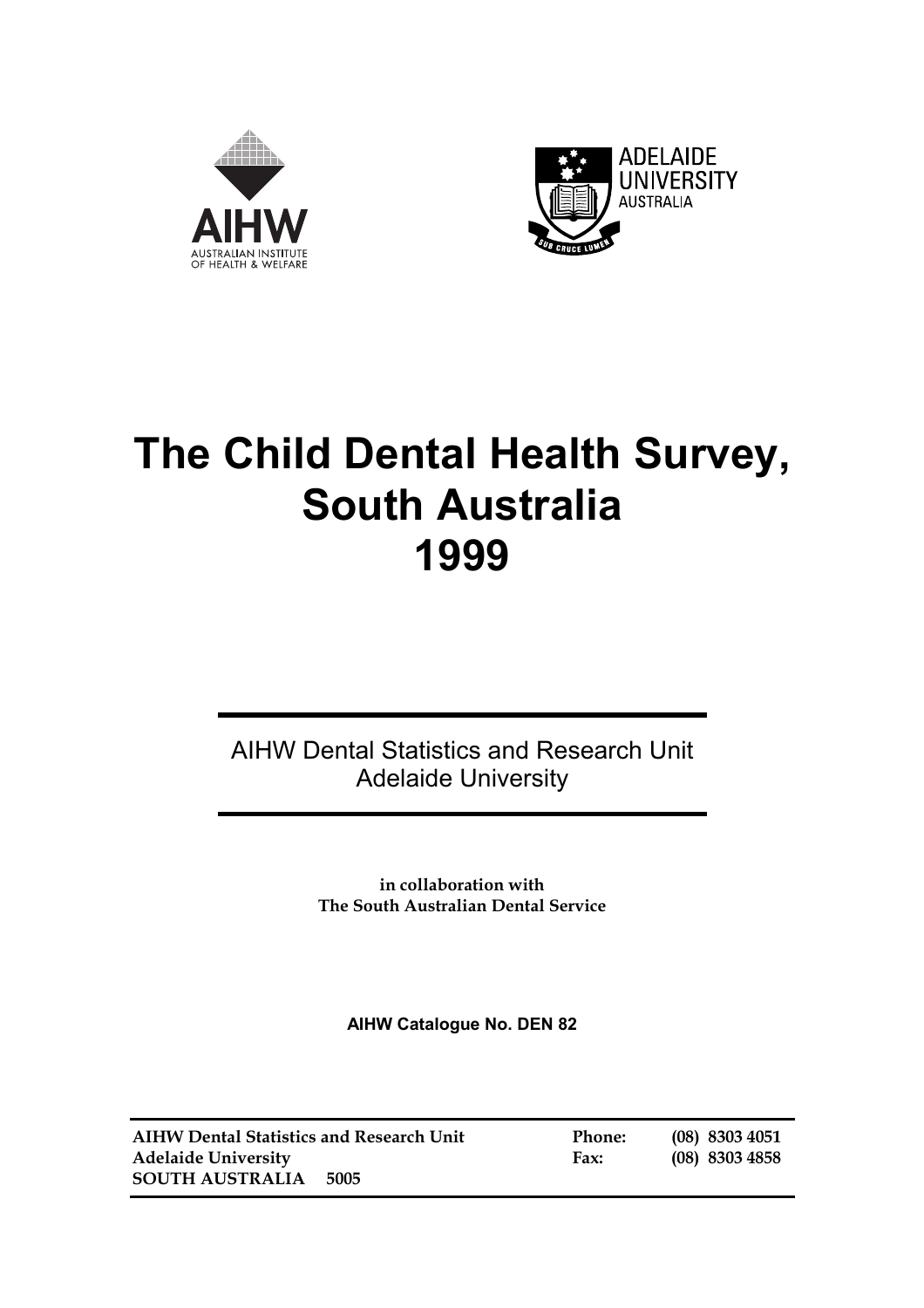The Australian Institute of Health and Welfare (AIHW) is an independent health and welfare statistics and information agency in the Commonwealth Health and Family Services portfolio. The Institute's mission is to inform community discussion and decision making through national leadership in the development and provision of authoritative and timely information on the health and welfare of Australians.

The AIHW Dental Statistics and Research Unit (DSRU) is a collaborative unit of the AIHW established in 1988 at The University of Adelaide. The DSRU aims to improve the oral health of Australians through the collection, analysis and reporting of dental statistics and research on dental health status, dental practices and the use of dental services, and the dental labour force.

#### **DSRU Staff:**

| Director:                | Professor John Spencer                       |
|--------------------------|----------------------------------------------|
| Deputy Director:         | Dr Kaye Roberts-Thomson                      |
| Senior Research Fellows: | Dr David Brennan                             |
|                          | Dr Jane Chalmers                             |
| Research Officers:       | Mr Jason Armfield                            |
|                          | Mr Knute Carter                              |
|                          | Ms Kendall Goldsmith                         |
|                          | Ms Liana Luzzi                               |
|                          | Mrs Judy Stewart                             |
| Research Associate:      | Ms Kelly Jones                               |
| General Staff:           | Mrs Leonie Jeffery                           |
|                          | Mrs Lorna Lucas                              |
|                          | Ms Amira Mikhail                             |
|                          | Mrs Ruth Wass                                |
| Consultants:             | Dr Peter Arrow                               |
|                          | Dr Mike Morgan (University of Melbourne)     |
|                          | Dr Gary Slade (University of North Carolina) |

Any comments or information relevant to the subject matter of this report would be welcome. Correspondence should be directed to:

 The Director AIHW Dental Statistics and Research Unit Adelaide University SOUTH AUSTRALIA 5005

 Tel: (08) 8303 4051 Fax: (08) 8303 4858 E-mail: aihw.dsru@adelaide.edu.au Website: http://www.adelaide.edu.au/socprev-dent/dsru

#### **Board Chairperson**

Dr Sandra Hacker

**Director** Dr Richard Madden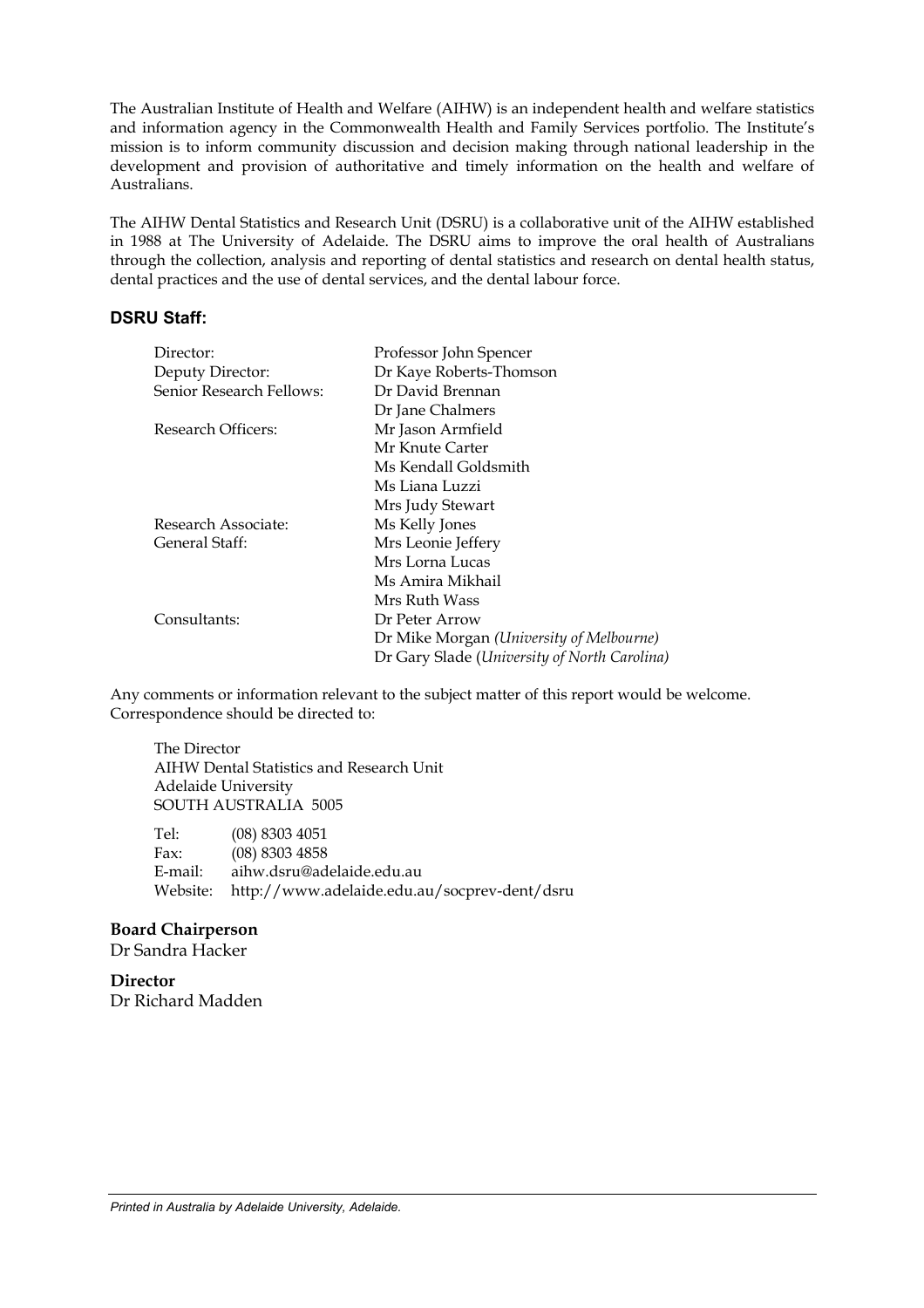# **Contents**

# **List of tables**

| Table 3: Deciduous dentition - tooth level caries experience by age  8   |  |
|--------------------------------------------------------------------------|--|
|                                                                          |  |
| Table 5: Deciduous dentition - surface level caries experience by age 9  |  |
| Table 6: Permanent dentition - tooth level caries experience by age 10   |  |
|                                                                          |  |
| Table 8: Permanent dentition - surface level caries experience by age 11 |  |
|                                                                          |  |
|                                                                          |  |
|                                                                          |  |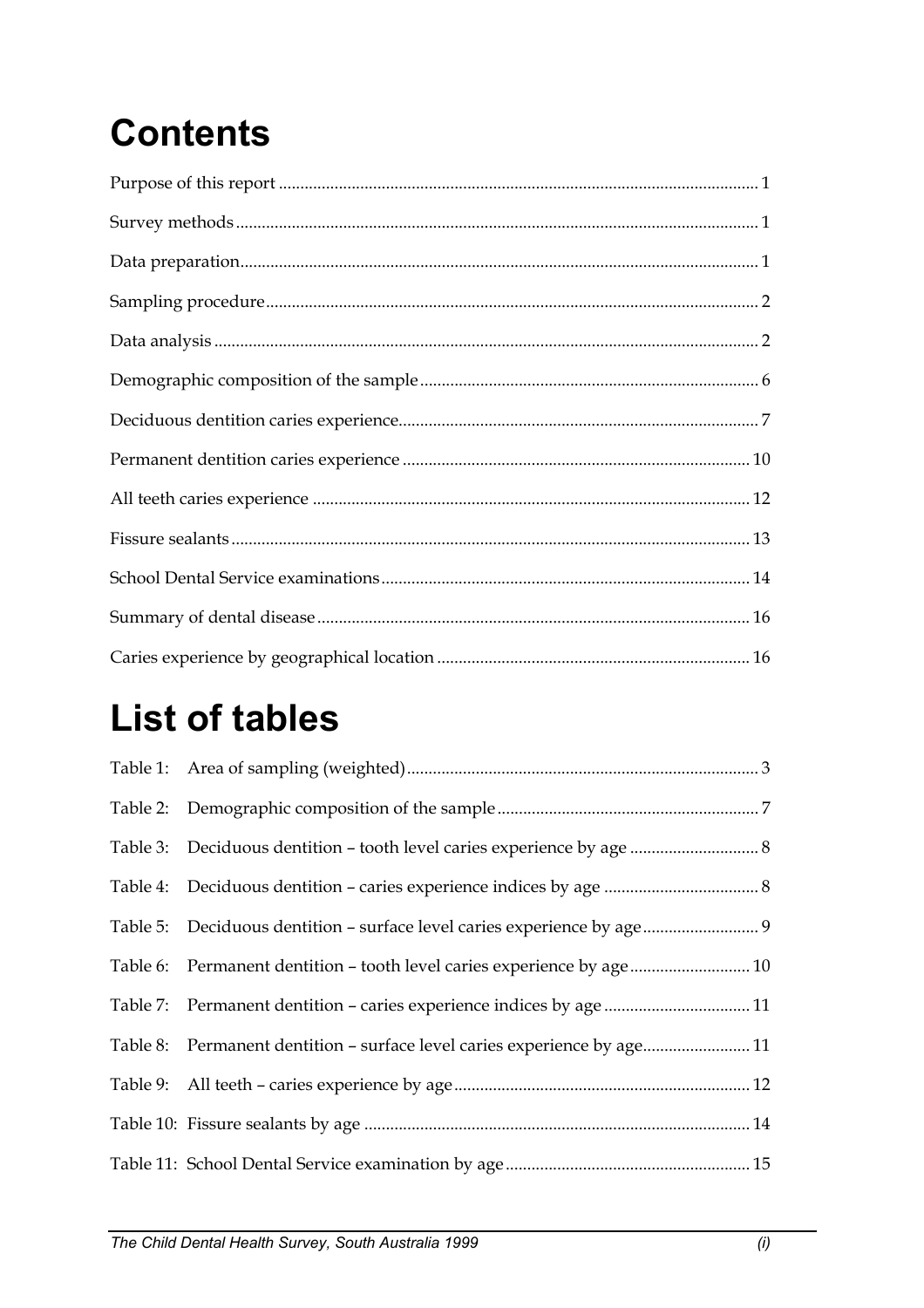| Table 12: Time since last School Dental Service examinations by age  15      |  |
|------------------------------------------------------------------------------|--|
| Table 13: Deciduous caries experience for 5-6-year-old children by region 17 |  |
| Table 14: Permanent caries experience for 12-year-old children by region 17  |  |

# **List of figures**

| Figure 3: Percentage of children in sample and South Australian population by |  |
|-------------------------------------------------------------------------------|--|
|                                                                               |  |

# **Abbreviations**

| d            | deciduous decayed teeth or surfaces            |
|--------------|------------------------------------------------|
| D            | permanent decayed teeth or surfaces            |
| dmfs         | deciduous decayed, missing and filled surfaces |
| dmft         | deciduous decayed, missing and filled teeth    |
| <b>DMFS</b>  | permanent decayed, missing and filled surfaces |
| <b>DMFT</b>  | permanent decayed, missing and filled teeth    |
| $\mathbf{f}$ | deciduous filled teeth or surfaces             |
| F            | permanent filled teeth or surfaces             |
| m            | deciduous missing teeth or surfaces            |
| M            | permanent missing teeth or surfaces            |
| SD           | standard deviation                             |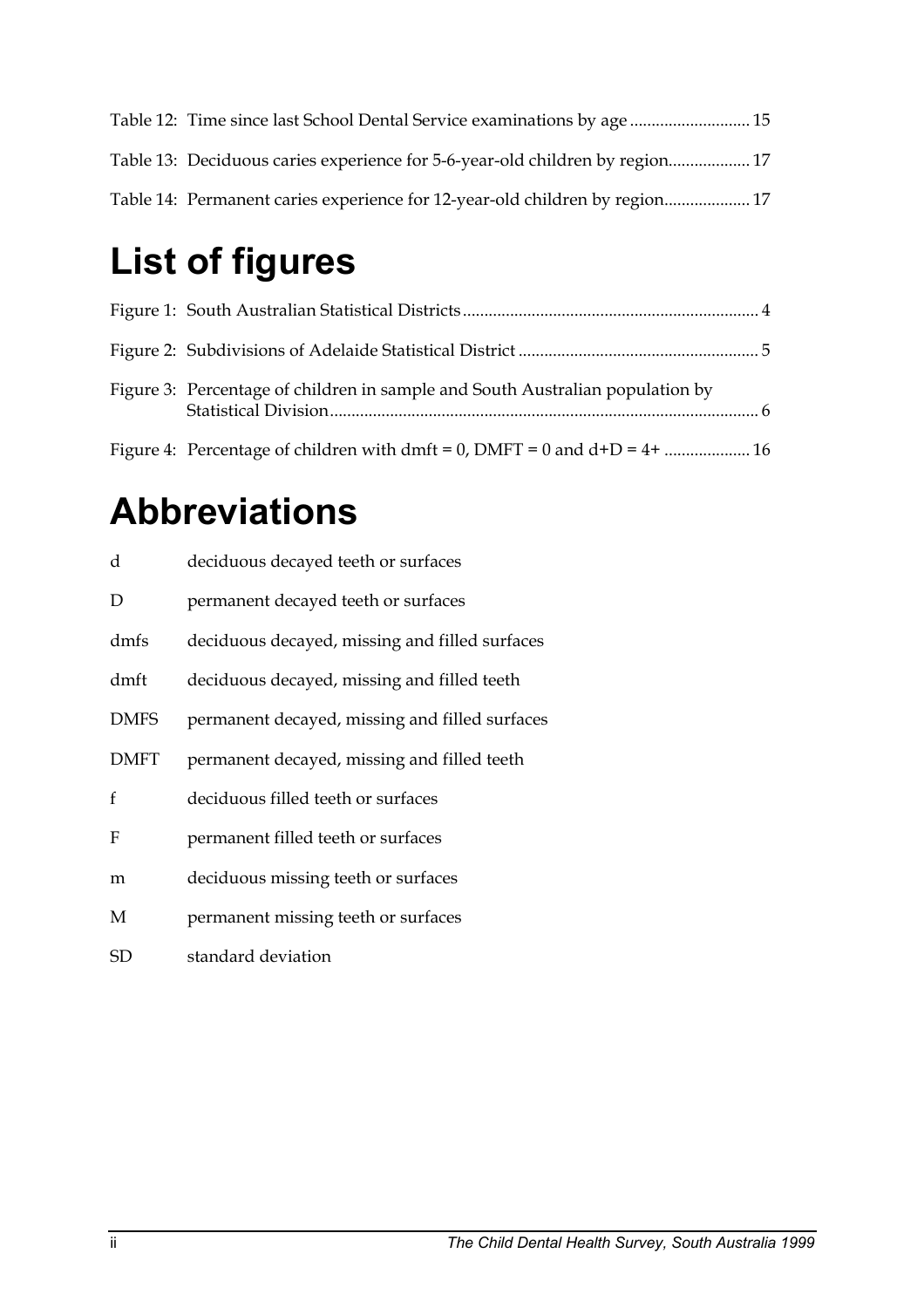# **Purpose of this report**

The Child Dental Health Survey, originally established in 1977 by the (then) Commonwealth Department of Health, is intended to provide time-series data for the purpose of monitoring the dental health status of Australian school students. This report continues the series of annual reports providing descriptive statistics concerning child dental health in South Australia, and follows the 1998 report. There are four aims of the Survey:

- 1. To maintain the time-series of statistics providing annual estimates of children's dental health status;
- 2. To examine temporal changes in caries experience among children;
- 3. To examine the distribution of dental health status by geographic location and demographic factors;
- 4. To identify high risk groups according to geographic location and demographic status.

The following sections of this report describe: the age and sex of participants in the sample; their deciduous and permanent caries experience; frequency of fissure sealants; history of School Dental Service examinations; and geographic differences in disease experience. In addition, there is a simple summary statement highlighting differences between the 1999 and 1998 data. However, no tests of statistical significance have been undertaken and descriptions of difference between years are intended as a guide to the reader rather than a formal evaluation of trends.

## **Survey methods**

Data for the Child Dental Health Survey were collected during the 1999 calendar year from a sample of patients of the South Australian School Dental Service by dental therapists and dentists. They transcribed data items from routine clinical records on to Optical Mark Reader (OMR) data sheets that were forwarded to the AIHW Dental Statistics and Research Unit for processing and analysis.

## **Data preparation**

Prior to analysis a check was made for missing or erroneous data. Where tooth level information was incorrect (e.g., a tooth indicated as both fissure sealed and unerupted) or where required fields were missing, the OMR form was returned to the relevant clinic for correction.

Linear regression of age on the number of deciduous teeth present and the number of permanent teeth present revealed several outliers with standardised residuals greater than 3 standard deviations from the mean. These cases were corrected where they evidently resulted from a data recording error. A small number of cases that could not be corrected and were highly implausible were eliminated from the data set.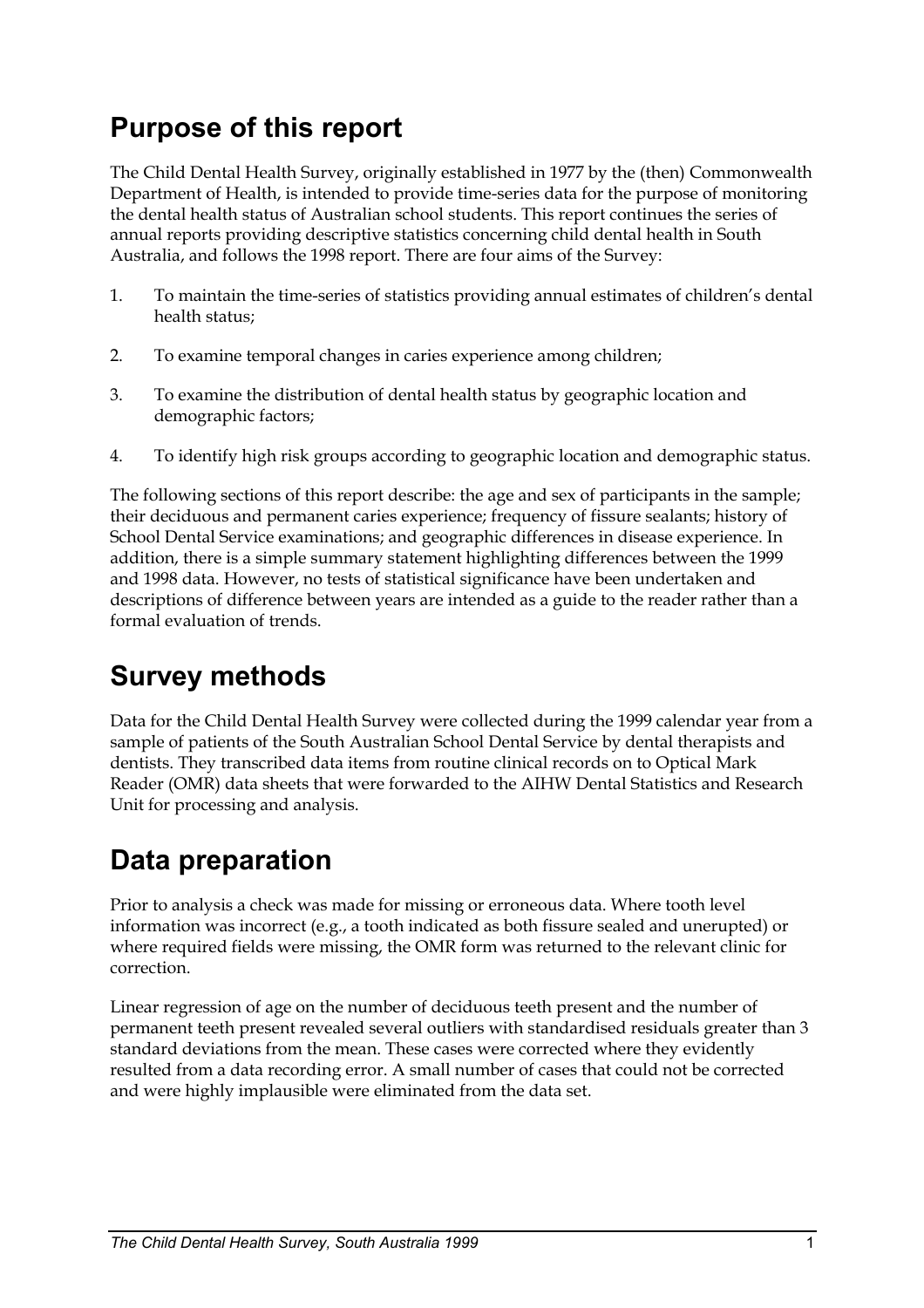# **Sampling procedure**

A random sampling procedure was used by selecting those students whose birthdays were on the 13th, 30th or 31st day of any month, a sampling ratio of approximately 1:12. Participants from non-metropolitan clinics who had previously participated in the Child Fluoride Stud[y1 w](#page-5-0)ere sampled at a higher rate by including students born on the 13th or between the 26th and 31st of any month, a sampling rate of approximately 1:4.7.

Actual sampling rates varied widely across South Australian clinics and for all clinics except one fell short of the intended sampling rate. A number of clinics failed to sample any students while only one clinic sampled in excess of 80% of the expected number of students. Overall, approximately 30% of the number of children who were expected to be sampled were actually sampled. This comprised approximately 2.5% of the 133,723 students examined by the South Australian School Dental Service in 1999.

Sampling by area is shown in Table 1. Sampling rates between metropolitan and nonmetropolitan areas across age groups were roughly comparable. The weighted distribution shown in Table 1 indicates that weighted results are based on a sample comprising approximately 2.5 times the students seen in metropolitan clinics (*n* = 2,351) than those seen in non-metropolitan clinics ( $n = 990$ ). The mean age of clients at metropolitan clinics was 10.03 compared to a mean age of 10.21 for children at non-metropolitan clinics.

## **Data analyses**

All data were weighted by both the sampling ratio used for selection and months since last visit (which was used due to the under-representation of students on longer recall schedules in the sample). Effectively this resulted in reducing the contribution of those students from non-metropolitan areas who had previously participated in the Child Fluoride Study and students whose last School Dental Service examination was more recent.

Unit records were further weighted to reflect the Estimated Residential Population (ERP) of 5–14-year-olds according to Statistical Divisions within South Australia as at 30 June 1999 as published by the Australian Bureau of Statistics (2000). Statistical Divisions are shown in Figure 1. For reporting purposes, the Adelaide Statistical Division was analysed by the four Subdivisions of which it is comprised: Northern Adelaide, Eastern Adelaide, Southern Adelaide and Western Adelaide (Figure 2). Assignment of Statistical Divisions to all unit records was based on the location of the clinic to which a child attended.

The relative sample sizes and population estimates by Statistical Division as a percentage of the total sample and South Australian 5–14-year-old population are shown in Figure 3. While the results of sampling were relatively consistent with ERP by Statistical Division, as a result of sampling Eastern Adelaide, Outer Adelaide, Yorke and Lower North, Northern Adelaide and Northern were weighted up in the analysis (mean weights = 1.53, 1.50, 1.36, 1.21 and 1.16 respectively) while South East, Western Adelaide, Eyre, Southern Adelaide and Murray Lands were weighted down (mean weights  $= 0.67, 0.73, 0.79, 0.81$  and  $0.85$ ) respectively).

 $\ddot{\phantom{a}}$ 

<span id="page-5-0"></span><sup>1</sup> An NHMRC funded project, conducted in collaboration with SADS, designed to examine the effect of water fluoridation on caries incidence.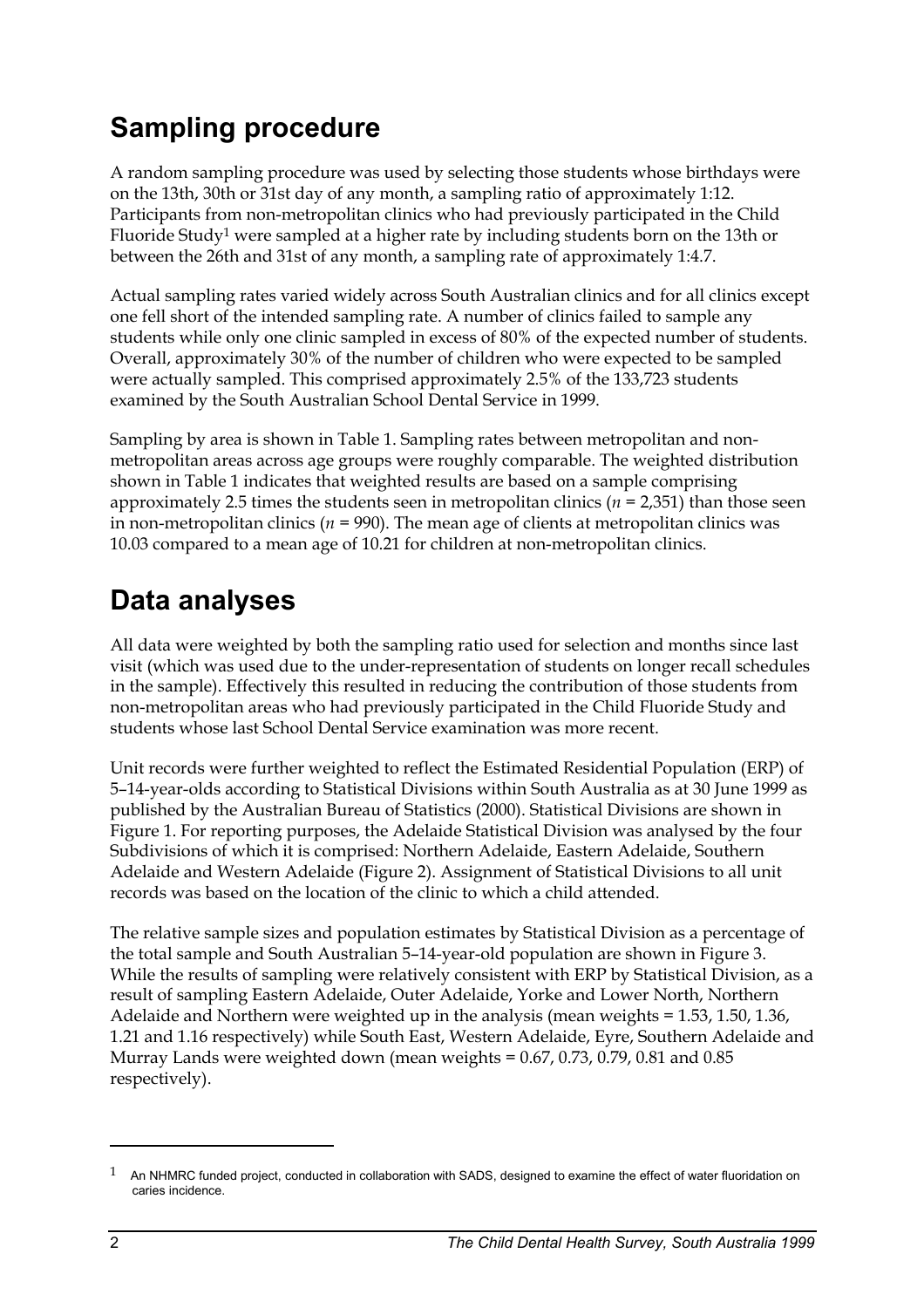The final unit record weights were applied to all statistics computed for Tables 2 to 13 such that the weighted contribution of each Statistical Division was proportional to the percentage represented by that Statistical Division in the South Australian population. The intended purpose of the weighting protocol was to obtain a sample with characteristics representative of those of the student population covered by the School Dental Service for 1999. It should be noted that all analyses use the weighted distribution of children to derive results. However, months since last visit was not used to weight the data in Tables 11 and 12 because the results included time since last visit. Weighted numbers are rounded to the nearest whole number for ease of interpretation.

Statistical analyses included in this report are: the age and sex of students in the sample; their deciduous and permanent caries experience; frequency of fissure sealants; children's history of School Dental Service examinations; and caries experience by geographic region. Counts of decayed teeth also include recurrent caries in filled teeth. Except for Tables 11 and 12, data relating to second or subsequent examinations of students within the study period have not been used. Age-specific indices denoted with an asterisk (\*) are those in which the relative standard error exceeds 40 per cent and population estimates of these indices should be viewed as statistically unreliable.

| Age            | Metropolitan   |               | Non-metropolitan |               |                  | Unknown       |                  | <b>Total</b>  |
|----------------|----------------|---------------|------------------|---------------|------------------|---------------|------------------|---------------|
|                | n              | $\frac{0}{0}$ | $\boldsymbol{n}$ | $\frac{0}{0}$ | $\boldsymbol{n}$ | $\frac{0}{0}$ | $\boldsymbol{n}$ | $\frac{0}{0}$ |
| $\overline{2}$ | 9              | 0.4           | $\mathbf 0$      | 0.0           | 0                | 0.0           | 9                | 0.3           |
| 3              | 62             | 2.6           | 11               | 1.1           | $\overline{c}$   | 13.3          | 75               | 2.2           |
| $\overline{4}$ | 99             | 4.2           | 42               | 4.2           | $\pmb{0}$        | 0.0           | 141              | 4.2           |
| 5              | 171            | 7.3           | 64               | 6.5           | 1                | 6.7           | 236              | 7.0           |
| $\,6$          | 189            | 8.0           | 62               | 6.3           | $\mathbf 0$      | 0.0           | 251              | 7.5           |
| 7              | 184            | 7.8           | 71               | 7.2           | $\pmb{0}$        | 0.0           | 255              | 7.6           |
| 8              | 179            | 7.6           | 93               | 9.4           | 1                | 6.7           | 273              | 8.1           |
| 9              | 175            | 7.4           | 83               | 8.4           | $\overline{c}$   | 13.3          | 260              | 7.7           |
| 10             | 183            | 7.8           | 87               | 8.8           | $\overline{2}$   | 13.3          | 272              | 8.1           |
| 11             | 177            | 7.5           | 100              | 10.1          | $\mathbf 0$      | 0.0           | 277              | 8.3           |
| 12             | 229            | 9.7           | 88               | 8.9           | 1                | 6.7           | 318              | 9.5           |
| 13             | 201            | 8.5           | 91               | 9.2           | 1                | 6.7           | 293              | 8.7           |
| 14             | 163            | 6.9           | 58               | 5.9           | $\overline{c}$   | 13.3          | 223              | 6.6           |
| 15             | 131            | 5.6           | 65               | 6.6           | $\pmb{0}$        | 0.0           | 196              | 5.8           |
| 16             | 104            | 4.4           | 44               | 4.4           | $\overline{c}$   | 13.3          | 150              | 4.5           |
| 17             | 87             | 3.7           | 27               | 2.7           | 1                | 6.7           | 115              | 3.4           |
| 18             | $\overline{7}$ | 0.3           | 4                | 0.4           | $\mathbf 0$      | 0.0           | 11               | 0.3           |
| 19             | 0              | 0.0           | $\Omega$         | 0.0           | $\mathbf 0$      | 0.0           | $\mathbf 0$      | 0.0           |
| 20             | 1              | 0.0           | $\mathbf 0$      | 0.0           | 0                | 0.0           | 1                | 0.0           |
| <b>Total</b>   | 2,351          | 100.0         | 990              | 100.0         | 15               | 100.0         | 3,356            | 100.0         |

#### **Table 1: Area of sampling (weighted)**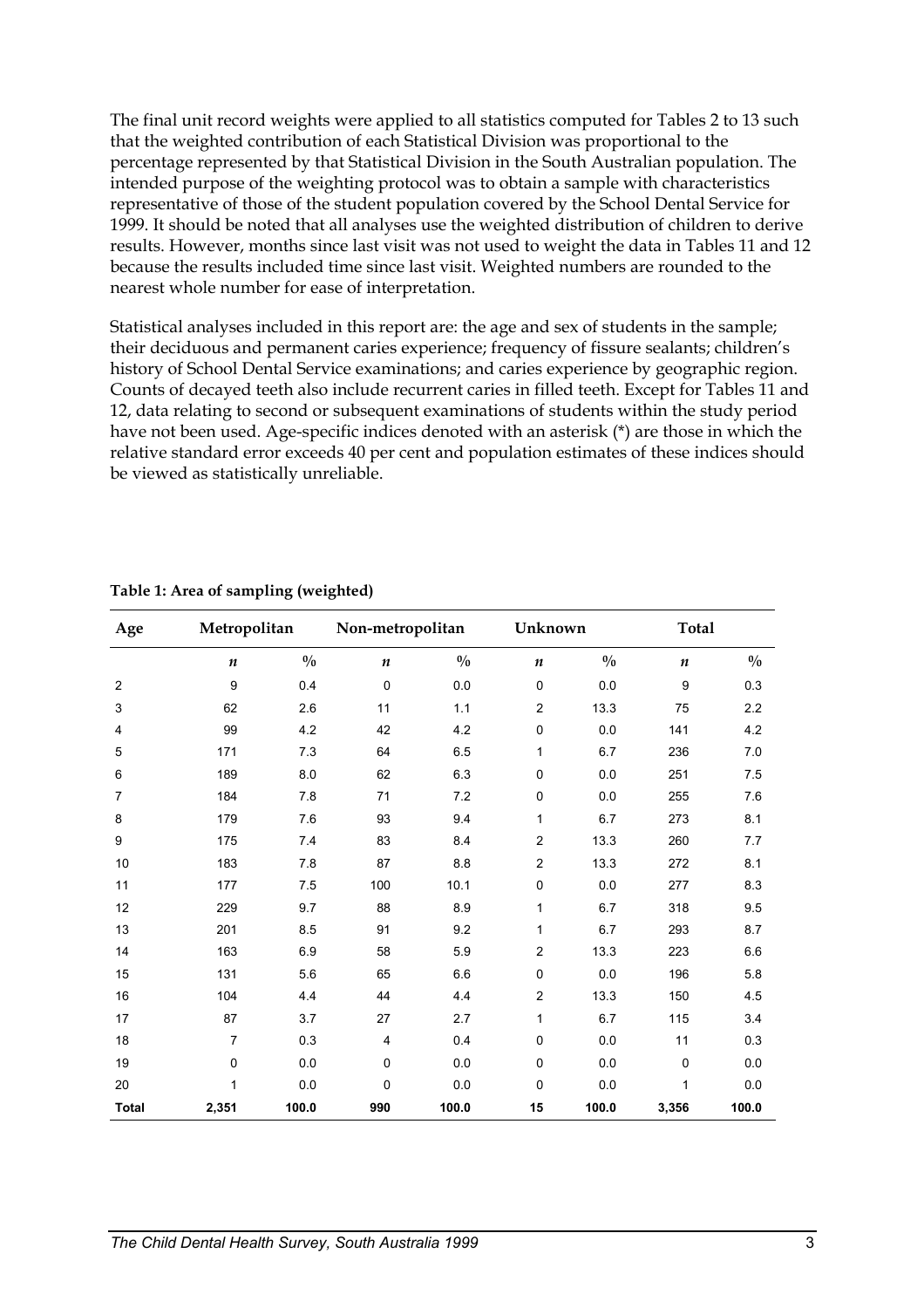

**Figure 1: South Australian Statistical Districts (Australian Bureau of Statistics, 2000)**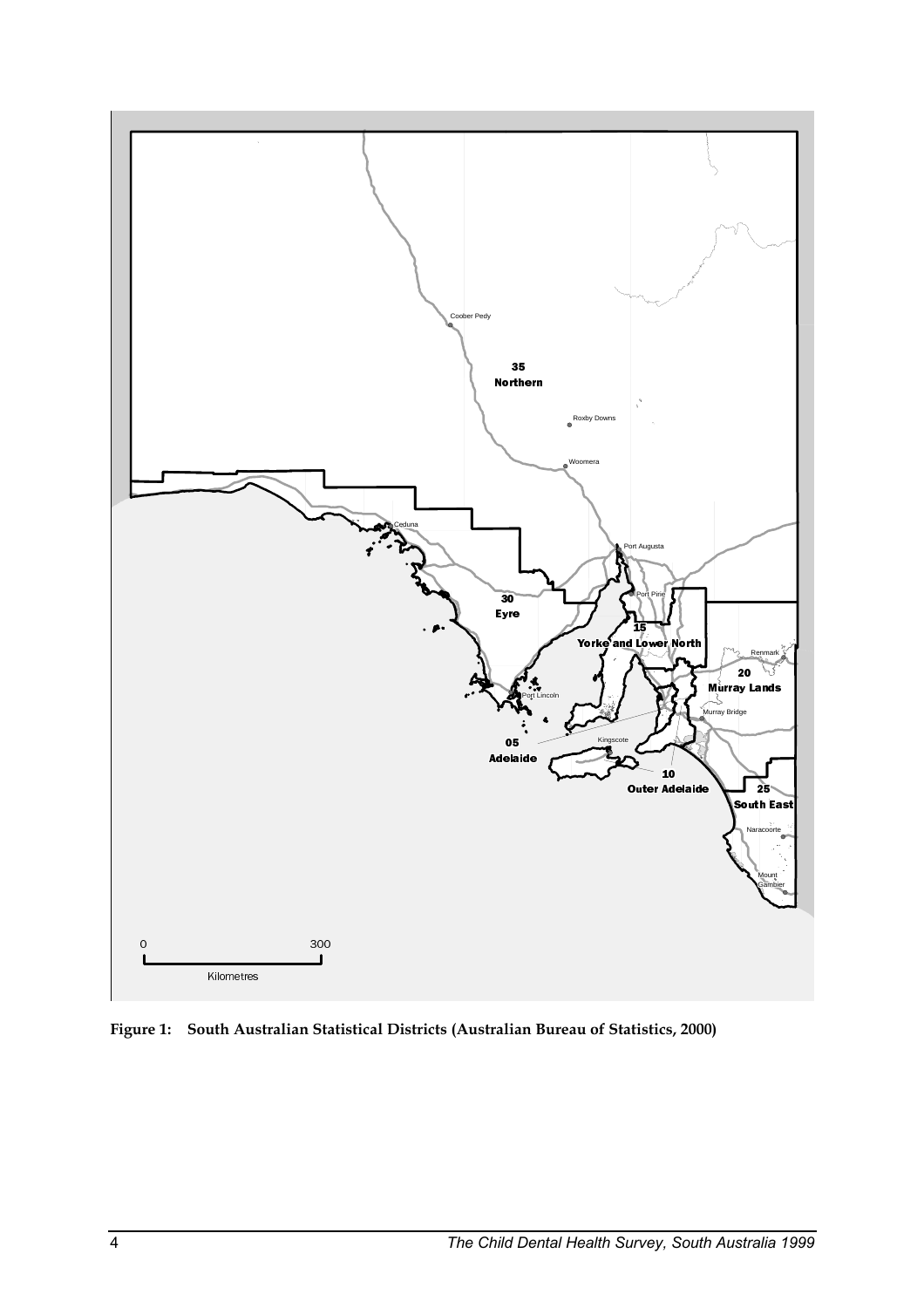

**Figure 2: Subdivisions of Adelaide Statistical Division (Australian Bureau of Statistics, 2000)**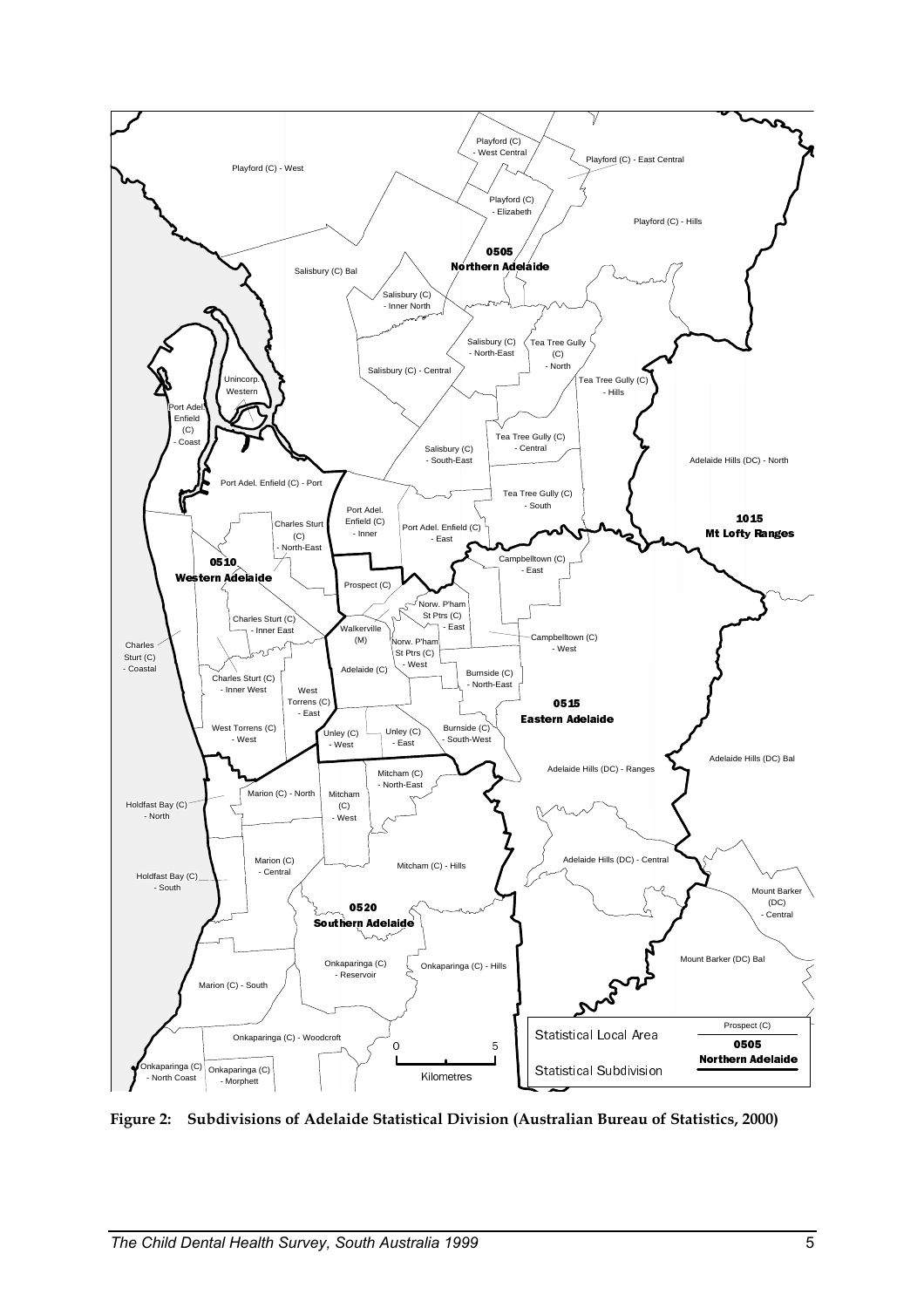

**Figure 3: Percentage of children in sample and South Australian population by Statistical Division** 

## **Demographic composition of the sample**

Table 2 lists at the left the unweighted number of students sampled according to their age. The majority of students were aged 5 years or more (91.1%) and there were large numbers of students in the range 5 to 16 years. The ages of sampled children approximated a normal distribution, peaking for 13-year-olds.

The age distribution of the sample is related to the main target groups of students served by the School Dental Service in SA. This illustrates that the sample is representative of students in primary school and early secondary school, rather than all students in South Australia up to the age of 18. Consequently, those children who are outside the main school dental service target groups (less than 5 or more than 17 years) may differ on key characteristics and are likely to be less representative of their respective age groups in the SA population.

Males and females were represented in approximately equivalent numbers although more males than females were sampled overall. The mean age of males (9.97 years) was slightly lower than for females (10.25 years).

There was little change in the age distribution for male or female children as a result of weighting.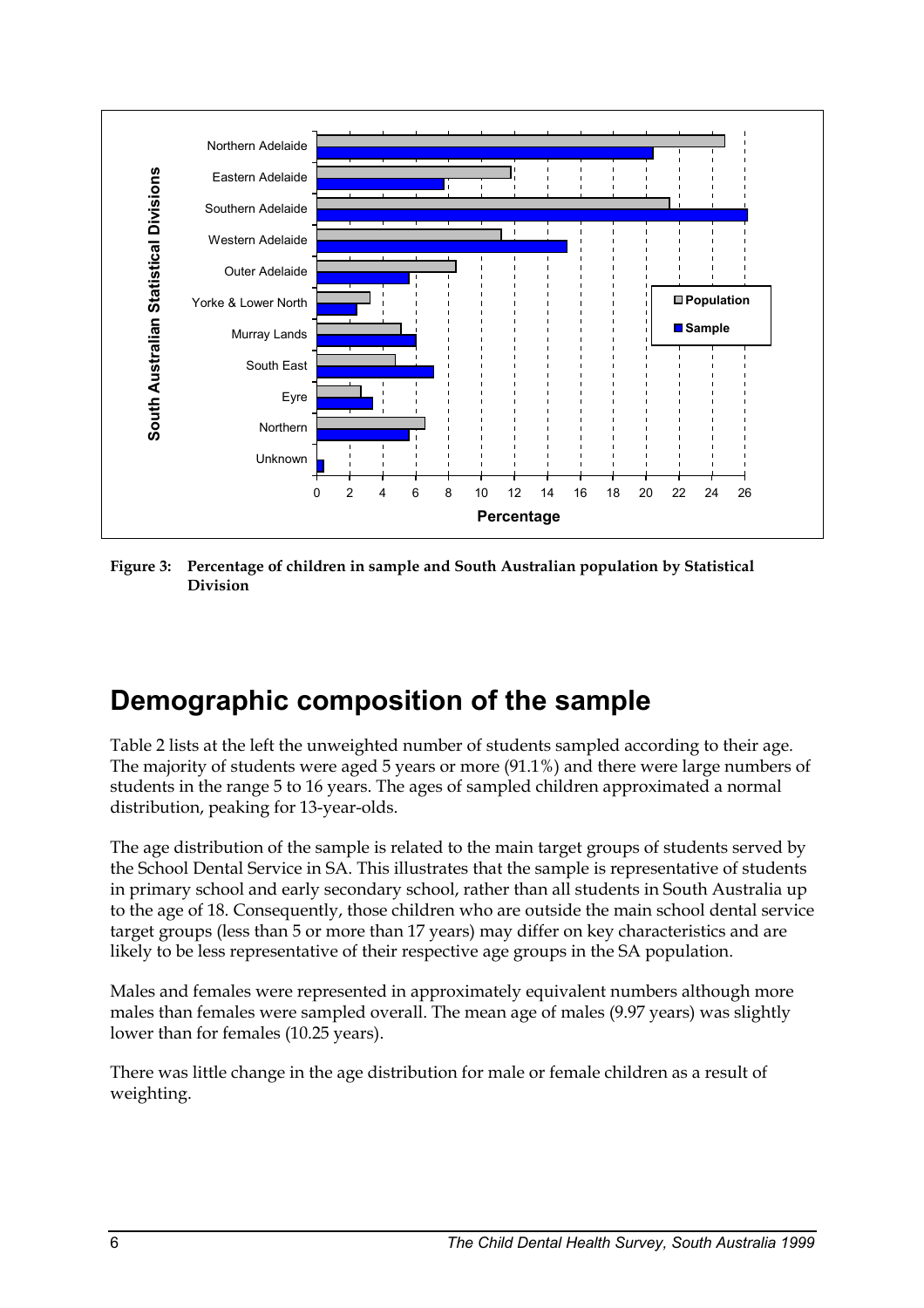### **Changes since 1998**

The 1999 sample was slightly smaller than the 1998 sample by 228 children. However, there was an increase in the weighted number of children in all age groups between 3 and 8, and a decrease for children aged 9 and in all age groups between 11 and 17. The ratio of males to females was similar in 1999 (1.00:1) to the ratio in 1998 (1.06:1).

|              |                  | Children in sample (unweighted) |                  | Children in sample (weighted) |                  |                  |  |
|--------------|------------------|---------------------------------|------------------|-------------------------------|------------------|------------------|--|
| Age          | <b>Males</b>     | Females                         | Persons          | <b>Males</b>                  | Females          | Persons          |  |
|              | $\boldsymbol{n}$ | $\boldsymbol{n}$                | $\boldsymbol{n}$ | $\boldsymbol{n}$              | $\boldsymbol{n}$ | $\boldsymbol{n}$ |  |
| 2            | 5                | 6                               | 77               | 5                             | 5                | 10               |  |
| 3            | 41               | 35                              | 76               | 40                            | 35               | 74               |  |
| 4            | 71               | 76                              | 147              | 69                            | 71               | 141              |  |
| 5            | 128              | 114                             | 242              | 122                           | 114              | 236              |  |
| 6            | 137              | 122                             | 259              | 139                           | 115              | 254              |  |
| 7            | 140              | 120                             | 260              | 136                           | 121              | 257              |  |
| 8            | 129              | 131                             | 260              | 136                           | 136              | 272              |  |
| 9            | 123              | 129                             | 252              | 136                           | 124              | 259              |  |
| 10           | 132              | 124                             | 256              | 137                           | 138              | 275              |  |
| 11           | 139              | 113                             | 252              | 151                           | 130              | 281              |  |
| 12           | 153              | 149                             | 302              | 158                           | 162              | 320              |  |
| 13           | 141              | 167                             | 308              | 134                           | 159              | 293              |  |
| 14           | 127              | 114                             | 241              | 116                           | 107              | 223              |  |
| 15           | 99               | 110                             | 209              | 96                            | 101              | 196              |  |
| 16           | 64               | 90                              | 154              | 57                            | 94               | 150              |  |
| 17           | 54               | 70                              | 124              | 46                            | 69               | 116              |  |
| 18           | 8                | 5                               | 13               | 6                             | 5                | 11               |  |
| 20           | $\mathbf 0$      | 1                               | $\mathbf{1}$     | $\pmb{0}$                     | 1                | 1                |  |
| <b>Total</b> | 1,691            | 1,676                           | 3,367            | 1,681                         | 1,686            | 3,367            |  |

**Table 2: Demographic composition of the sample** 

### **Deciduous dentition caries experience**

For children between 4 and 12 years of age, the mean number of clinically decayed teeth ranged from a high of 0.86 among 6-year-old children to a low of 0.27 among students aged 12 years (see Table 3). Few teeth in any given age group were indicated as missing due to caries although this figure was generally highest for the younger children. The mean number of filled teeth showed a consistent increase to the age of 9 before declining as a result of the exfoliation of deciduous teeth. The mean number of decayed, missing and filled teeth (dmft) showed a similar trend, generally increasing with age to peak at 1.62 for 9-yearold children before declining to 0.67 for 12-year-olds.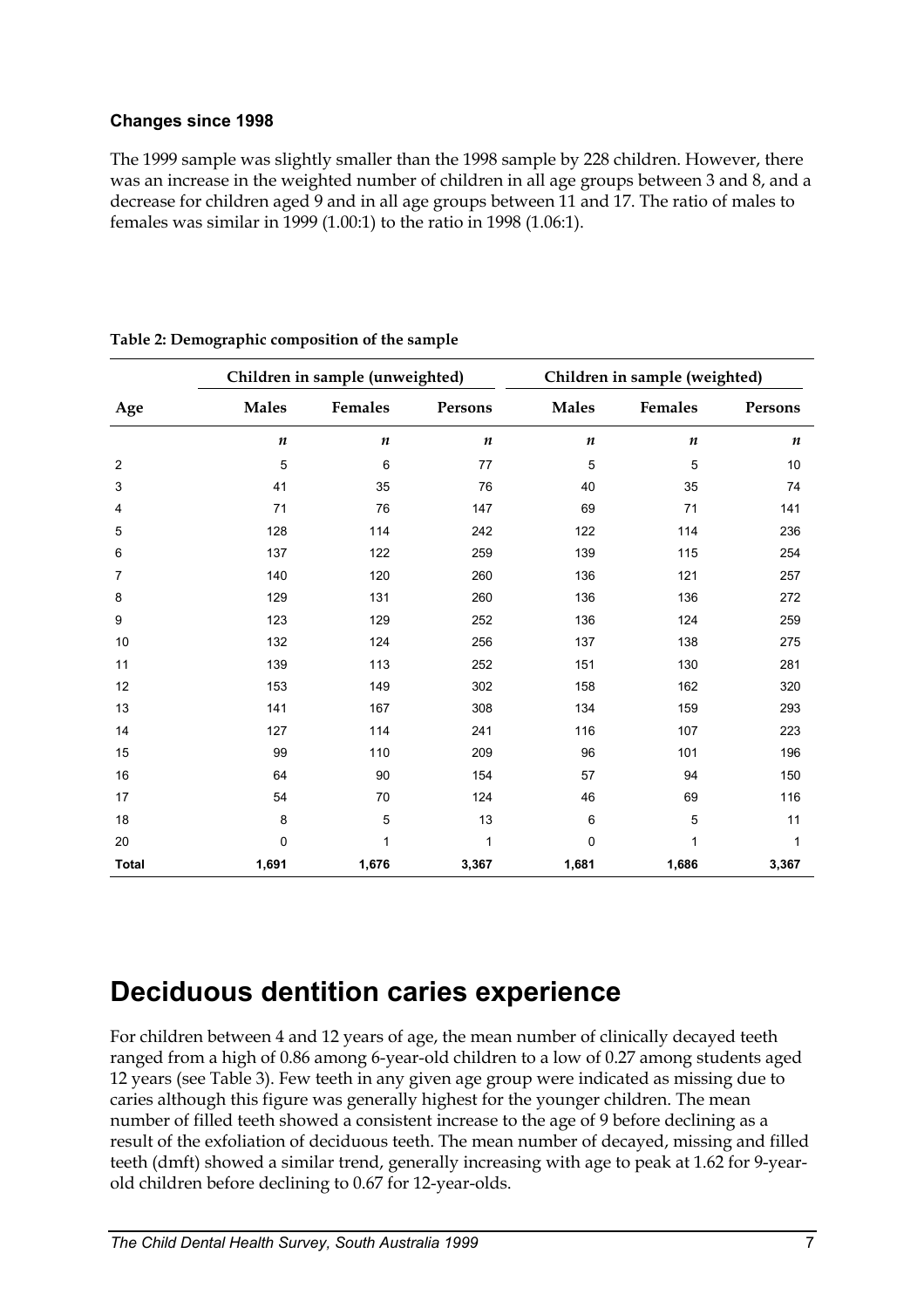| Age      | Children         | Teeth | Decayed (d) |           | Missing (m) |           | Filled (f) |           | dmft |           |
|----------|------------------|-------|-------------|-----------|-------------|-----------|------------|-----------|------|-----------|
|          | $\boldsymbol{n}$ | mean  | mean        | <b>SD</b> | mean        | <b>SD</b> | mean       | <b>SD</b> | mean | <b>SD</b> |
| $\leq$ 3 | 84               | 19.96 | 0.67        | 1.94      | $0.07*$     | $0.50*$   | $0.07*$    | $0.45*$   | 0.82 | 2.07      |
| 4        | 141              | 19.96 | 0.58        | 1.46      | $0.12*$     | $0.81*$   | 0.22       | 0.88      | 0.92 | 2.37      |
| 5        | 236              | 19.68 | 0.61        | 1.37      | $0.01*$     | $0.15*$   | 0.48       | 1.42      | 1.10 | 2.20      |
| 6        | 254              | 17.53 | 0.86        | 1.77      | $0.05*$     | $0.40*$   | 0.59       | 1.41      | 1.50 | 2.55      |
| 7        | 257              | 14.48 | 0.64        | 1.40      | $0.05*$     | $0.34*$   | 0.70       | 1.41      | 1.39 | 2.26      |
| 8        | 272              | 12.32 | 0.52        | 0.99      | 0.07        | 0.42      | 1.03       | 1.68      | 1.61 | 2.23      |
| 9        | 254              | 11.06 | 0.50        | 0.86      | 0.00        | $0.09*$   | 1.12       | 1.82      | 1.62 | 2.18      |
| 10       | 255              | 8.57  | 0.46        | 1.01      | $0.06*$     | $0.76*$   | 0.94       | 1.48      | 1.46 | 2.21      |
| 11       | 193              | 6.50  | 0.37        | 0.90      | $0.01*$     | $0.19*$   | 0.71       | 1.26      | 1.09 | 1.62      |
| 12       | 130              | 4.59  | 0.27        | 0.53      | $0.01*$     | $0.12*$   | 0.39       | 0.77      | 0.67 | 0.96      |

**Table 3: Deciduous dentition – tooth level caries experience by age** 

\* relative standard error  $\geq 40\%$ 

| Table 4: Deciduous dentition - caries experience indices by age |  |  |
|-----------------------------------------------------------------|--|--|
|                                                                 |  |  |

| Age      | Teeth present    | d/dmft           |               |                  | $dmft = 0$    |  |
|----------|------------------|------------------|---------------|------------------|---------------|--|
|          | $\boldsymbol{n}$ | $\boldsymbol{n}$ | $\frac{0}{0}$ | $\boldsymbol{n}$ | $\frac{0}{0}$ |  |
| $\leq$ 3 | 19.96            | 16               | 77.5          | 84               | 81.4          |  |
| 4        | 19.96            | 35               | 73.1          | 141              | 75.1          |  |
| 5        | 19.68            | 75               | 64.3          | 236              | 68.0          |  |
| 6        | 17.53            | 102              | 61.8          | 254              | 59.7          |  |
| 7        | 14.48            | 107              | 49.3          | 257              | 58.1          |  |
| 8        | 12.32            | 139              | 37.1          | 272              | 48.9          |  |
| 9        | 11.06            | 129              | 37.5          | 254              | 49.2          |  |
| 10       | 8.57             | 123              | 30.4          | 255              | 51.7          |  |
| 11       | 6.50             | 86               | 31.8          | 193              | 55.4          |  |
| 12       | 4.59             | 59               | 46.3          | 130              | 54.9          |  |

\* relative standard error  $\geq 40\%$ 

The percentage of caries experience represented as untreated decay (d/dmft) showed a strong age-associated decline, reducing from 77.5% among the youngest children to 30.4% for children aged 10 years (see Table 4). This pattern of deciduous caries experience indicates that children in the youngest age groups enter the School Dental Service program with a relatively high level of untreated decay. However, it should be noted that only a small number of children are sampled from these young age groups.

The percentage of students free of caries experience  $(\% \ dmft = 0)$  also showed a general age-associated reduction from 81.4% for children up to the age of 3 years to 48.9% among 8-year-olds before increasing to 55.4% for 11-year-olds.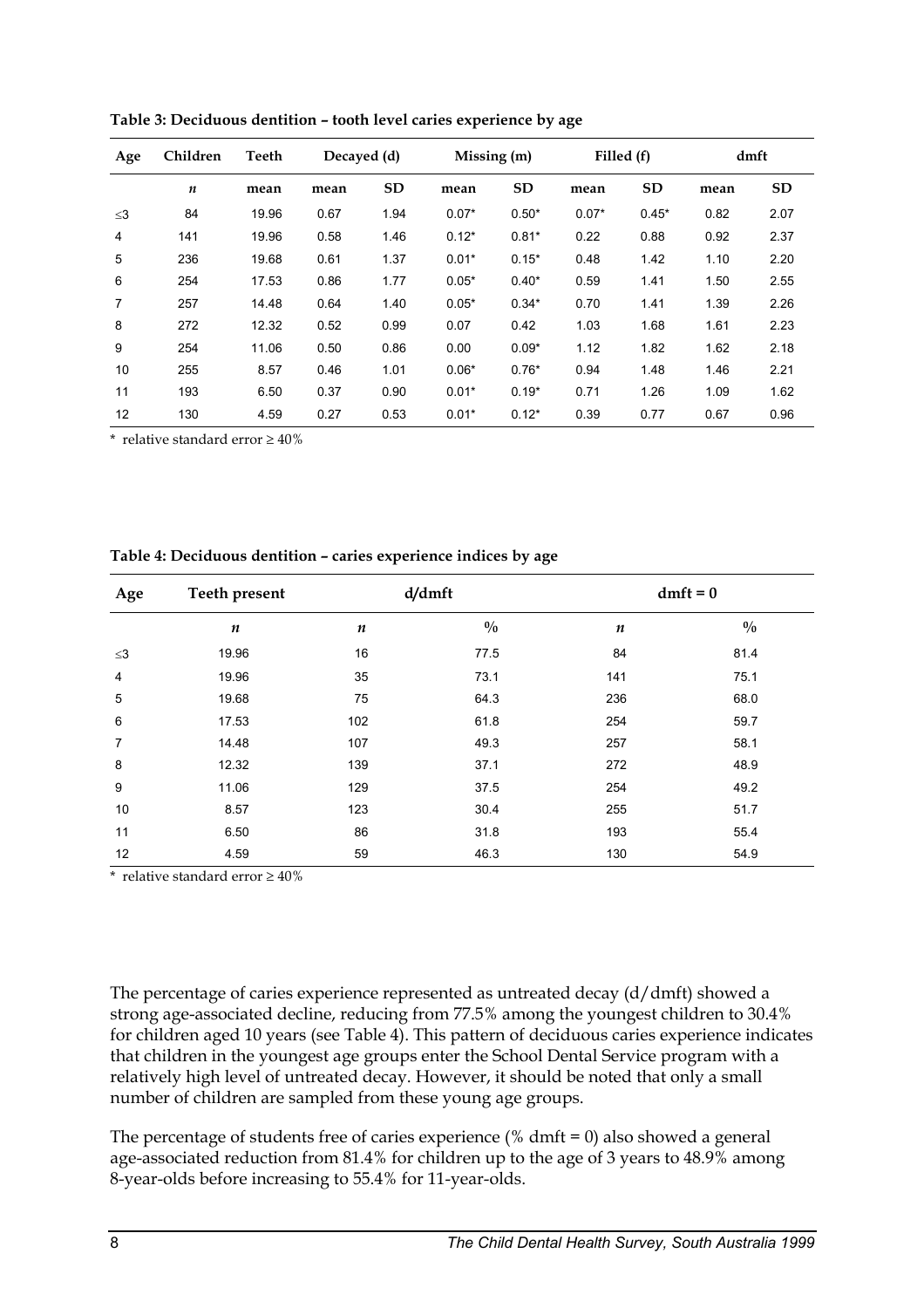The surface level caries experience (see Table 5) shows approximately 40–80% higher caries experience (dmfs) than that shown when looking at the tooth level. There were approximately 25–55% more clinically decayed surfaces than there were clinically detectable decayed teeth. General trends are similar to those indicated in analyses at the tooth level.

### **Changes since 1998**

The mean number of clinically decayed teeth increased from 1998 for most ages, the exceptions being 4- and 5-year-olds. The largest change was for 6-year-olds, an increase of 91.1% from 0.45 to 0.86. However, other changes between 1998 and 1999 were less consistent. The mean number of teeth with fillings increased for 3 age groups but decreased for children aged 4, 6, 9, 10 and 12. Similarly, mean dmft scores increased for 5 age groups but decreased for 4 age groups.

There was an increase in the percentage of dmft expressed as decay between 1998 and 1999, with increases for children aged up to 8 years old and for 12-year-olds. Changes in the percentage of students with no deciduous caries experience (dmft = 0) were inconsistent between 1998 and 1999. Percentage dmft = 0 increased for children aged 4, 5, 9 and 10 years but decreased for children aged 6, 7, 8 and 12 years old.

| Age            | Children | <b>Surfaces</b> | Decayed (d) |           | Missing (m) |           | Filled (f) |           | dmfs |      |
|----------------|----------|-----------------|-------------|-----------|-------------|-----------|------------|-----------|------|------|
|                | n        | mean            | mean        | <b>SD</b> | mean        | <b>SD</b> | mean       | <b>SD</b> | mean | SD   |
| $\leq$ 3       | 84       | 87.55           | 1.03        | 3.24      | $0.29*$     | $2.01*$   | $0.10*$    | $0.88*$   | 1.42 | 3.93 |
| 4              | 141      | 87.32           | 0.85        | 2.33      | $0.51*$     | $3.48*$   | 0.30       | 1.28      | 1.66 | 5.40 |
| 5              | 236      | 86.68           | 0.77        | 1.92      | $0.05*$     | $0.69*$   | 0.71       | 2.23      | 1.53 | 3.42 |
| 6              | 254      | 77.87           | 1.32        | 3.00      | $0.25*$     | $1.80*$   | 1.02       | 3.11      | 2.58 | 5.53 |
| $\overline{7}$ | 257      | 65.65           | 1.04        | 2.86      | $0.22*$     | $1.57*$   | 1.09       | 2.42      | 2.35 | 4.70 |
| 8              | 272      | 56.75           | 0.65        | 1.31      | 0.35        | 2.11      | 1.51       | 2.73      | 2.50 | 4.17 |
| 9              | 254      | 51.73           | 0.63        | 1.21      | $0.02*$     | $0.47*$   | 1.71       | 3.20      | 2.36 | 3.69 |
| 10             | 255      | 40.03           | 0.57        | 1.47      | $0.30*$     | $3.64*$   | 1.59       | 2.93      | 2.46 | 5.18 |
| 11             | 193      | 30.67           | 0.46        | 1.18      | $0.07*$     | $0.93*$   | 0.99       | 1.96      | 1.51 | 2.67 |
| 12             | 130      | 21.73           | 0.33        | 0.70      | $0.07*$     | $0.58*$   | 0.51       | 1.10      | 0.91 | 1.48 |

**Table 5: Deciduous dentition – surface level caries experience by age**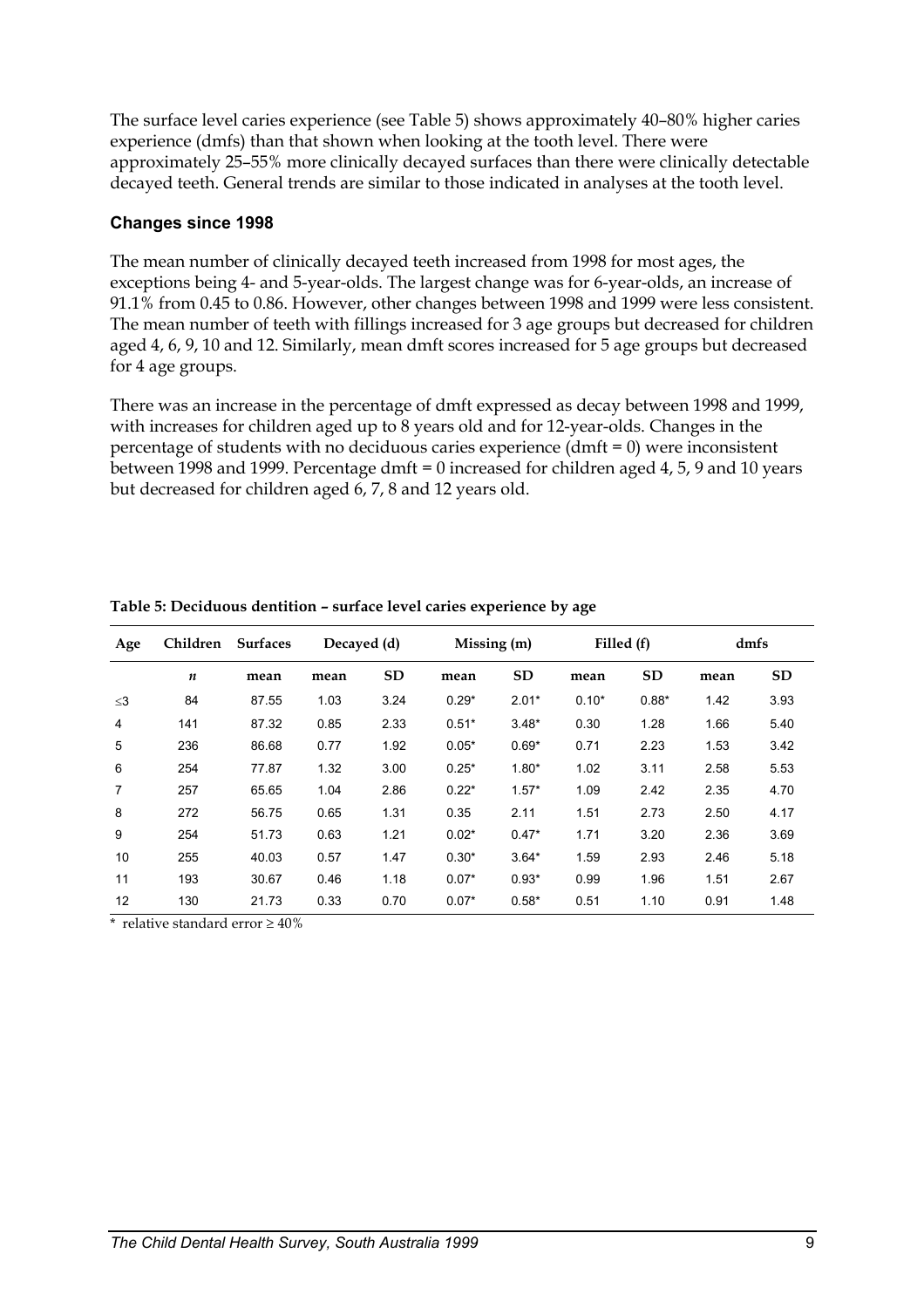## **Permanent teeth caries experience**

The mean number of clinically decayed permanent teeth was consistently smaller than the mean number of decayed deciduous teeth for children aged up to 12 years (see Table 6). For children up to the age of 8 years this can be accounted for by the small number of permanent teeth present. However the mean number of clinically decayed permanent teeth remained low into the teen years (peaking at a mean of 0.49 for 15-year-olds) despite the increasing number of permanent teeth present from the age of 9 onwards.

The mean number of teeth missing due to caries was low for all age groups while the mean number of filled teeth increased with increasing age, from 0.00 at age 6 to 1.25 for children aged 17 years and over. The mean DMFT increased with age from a low of 0.07 for 6-yearolds to a high of 1.75 for the oldest age group. The mean DMFT for 12-year-olds was 0.58.

The D/DMFT ratio declined with age, reducing from 97.4% for 6-year-olds to 25.2% for students aged 17 years and older (Table 7). Approximately one-half of 12-year-old DMFT was accounted for by clinically detectable decay. The percentage of students with no caries experience in their permanent dentition also declined systematically with increasing age, although remaining above 50% for all age groups. Approximately 68% of 12-year-old children had a DMFT = 0.

The surface level caries experience in the permanent dentition (see Table 8) shows approximately 15–35% higher caries experience (DMFS) than that shown in the tooth level analyses. There were approximately 5–20% more clinically decayed surfaces than there were clinically detectable decayed teeth.

| Age       | Children         | Teeth | Decayed (D) |         |         | Missing (M) |         | Filled (F) |         | <b>DMFT</b> |
|-----------|------------------|-------|-------------|---------|---------|-------------|---------|------------|---------|-------------|
|           | $\boldsymbol{n}$ | mean  | mean        | SD      | mean    | <b>SD</b>   | mean    | <b>SD</b>  | mean    | <b>SD</b>   |
| 5         | 56               | 2.76  | —           |         |         |             | $0.01*$ | $0.07*$    | $0.01*$ | $0.07*$     |
| 6         | 206              | 5.22  | $0.06*$     | $0.37*$ | —       |             | 0.00    | $0.04*$    | $0.07*$ | $0.38*$     |
| 7         | 252              | 8.83  | 0.10        | 0.40    |         |             | 0.03    | 0.20       | 0.13    | 0.50        |
| 8         | 271              | 11.15 | 0.14        | 0.50    | 0.00    | $0.06*$     | 0.07    | 0.32       | 0.21    | 0.60        |
| 9         | 259              | 12.74 | 0.15        | 0.56    | $0.01*$ | $0.14*$     | 0.14    | 0.49       | 0.30    | 0.76        |
| 10        | 275              | 16.00 | 0.14        | 0.37    | —       |             | 0.15    | 0.43       | 0.28    | 0.60        |
| 11        | 281              | 20.66 | 0.18        | 0.48    | $0.01*$ | $0.11*$     | 0.21    | 0.62       | 0.39    | 0.85        |
| 12        | 320              | 24.24 | 0.26        | 0.67    | $0.01*$ | $0.10*$     | 0.31    | 0.75       | 0.58    | 1.07        |
| 13        | 293              | 26.49 | 0.44        | 1.19    | $0.02*$ | $0.25*$     | 0.41    | 0.99       | 0.87    | 1.69        |
| 14        | 223              | 27.26 | 0.32        | 0.80    | $0.04*$ | $0.25*$     | 0.66    | 1.37       | 1.02    | 1.73        |
| 15        | 196              | 27.44 | 0.49        | 1.04    |         |             | 0.71    | 1.44       | 1.21    | 1.73        |
| 16        | 150              | 27.59 | 0.38        | 0.86    | —       |             | 0.84    | 1.47       | 1.22    | 1.77        |
| $\geq$ 17 | 128              | 27.54 | 0.49        | 1.29    | $0.01*$ | $0.14*$     | 1.25    | 2.08       | 1.75    | 2.58        |

**Table 6: Permanent dentition – tooth level caries experience by age**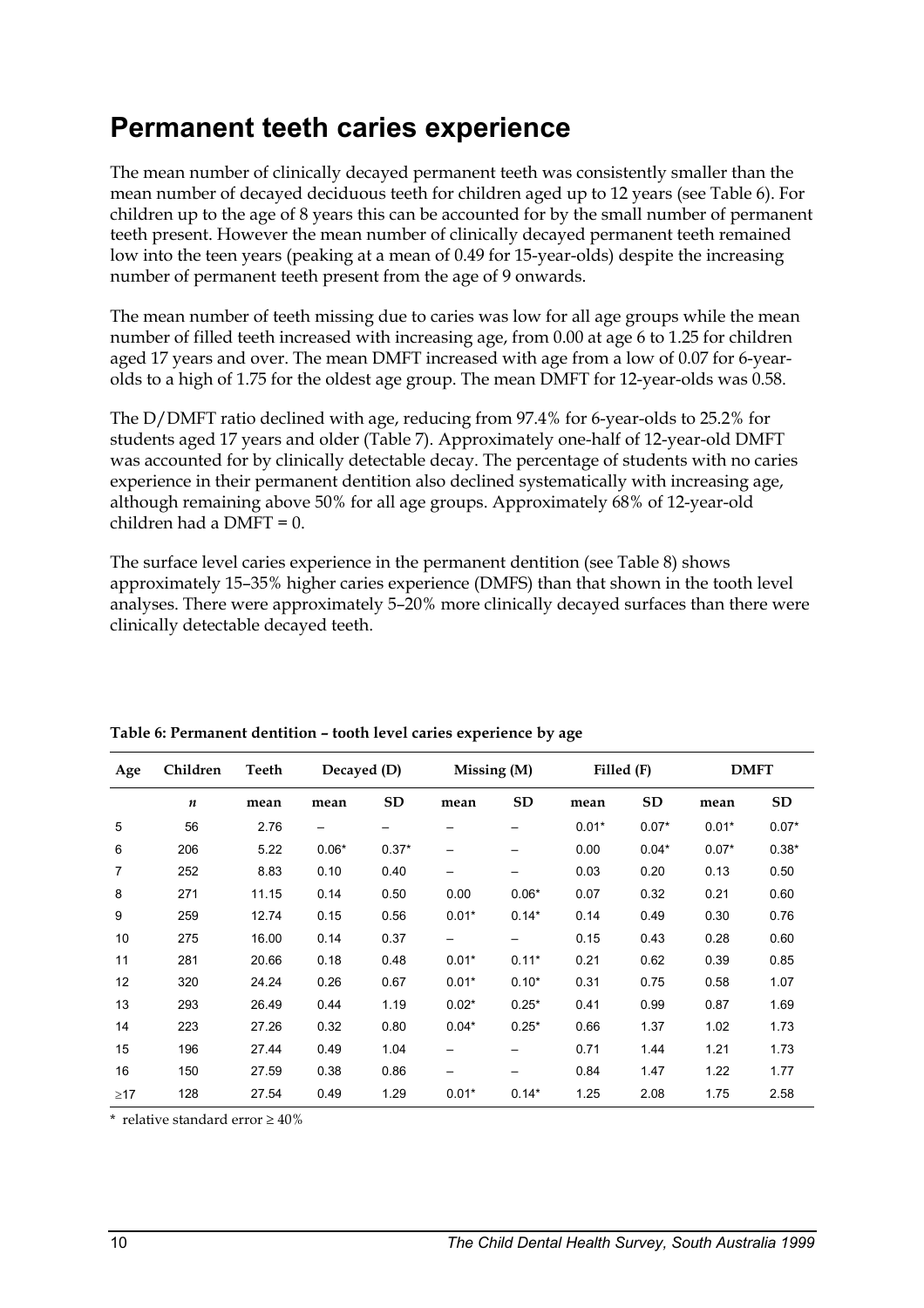| Age       | <b>Teeth present</b> |                  | <b>D/DMFT</b> |                  | $DMFT = 0$    |
|-----------|----------------------|------------------|---------------|------------------|---------------|
|           | $\boldsymbol{n}$     | $\boldsymbol{n}$ | $\frac{0}{0}$ | $\boldsymbol{n}$ | $\frac{0}{0}$ |
| 5         | 2.76                 | $\mathbf 0$      | 0.0           | 56               | 99.5          |
| 6         | 5.22                 | 8                | 97.4          | 206              | 96.4          |
| 7         | 8.83                 | 21               | 76.1          | 252              | 91.8          |
| 8         | 11.15                | 39               | 66.2          | 271              | 85.7          |
| 9         | 12.74                | 45               | 45.0          | 259              | 82.6          |
| 10        | 16.00                | 59               | 53.2          | 275              | 78.6          |
| 11        | 20.66                | 66               | 51.9          | 281              | 76.5          |
| 12        | 24.24                | 102              | 47.9          | 320              | 68.2          |
| 13        | 26.49                | 96               | 50.3          | 293              | 67.1          |
| 14        | 27.26                | 94               | 32.3          | 223              | 57.8          |
| 15        | 27.44                | 96               | 44.5          | 196              | 51.2          |
| 16        | 27.59                | 68               | 35.0          | 150              | 54.9          |
| $\geq$ 17 | 27.54                | 59               | 25.2          | 128              | 53.8          |

**Table 7: Permanent dentition – caries experience indices by age** 

\* relative standard error  $\geq 40\%$ 

| Table 8: Permanent dentition - surface level caries experience by age |  |  |
|-----------------------------------------------------------------------|--|--|
|-----------------------------------------------------------------------|--|--|

| Age       | Children         | <b>Surfaces</b> | Decayed (D) |           | Missing (M) |           | Filled (F) |           | <b>DMFS</b> |           |
|-----------|------------------|-----------------|-------------|-----------|-------------|-----------|------------|-----------|-------------|-----------|
|           | $\boldsymbol{n}$ | mean            | mean        | <b>SD</b> | mean        | <b>SD</b> | mean       | <b>SD</b> | mean        | <b>SD</b> |
| 5         | 56               | 12.81           |             |           |             |           | $0.02*$    | $0.22*$   | $0.02*$     | $0.22*$   |
| 6         | 206              | 23.59           | $0.08*$     | $0.50*$   |             |           | 0.00       | $0.09*$   | $0.09*$     | $0.51*$   |
| 7         | 252              | 39.06           | 0.11        | 0.48      | —           |           | 0.03       | 0.20      | 0.15        | 0.59      |
| 8         | 271              | 48.73           | 0.15        | 0.57      | $0.02*$     | $0.31*$   | 0.07       | 0.32      | 0.24        | 0.74      |
| 9         | 259              | 55.46           | 0.16        | 0.64      | $0.06*$     | $0.69*$   | 0.17       | 0.66      | 0.38        | 1.18      |
| 10        | 275              | 70.64           | 0.15        | 0.39      |             |           | 0.19       | 0.61      | 0.33        | 0.77      |
| 11        | 281              | 92.67           | 0.18        | 0.49      | $0.05*$     | $0.48*$   | 0.26       | 0.85      | 0.50        | 1.20      |
| 12        | 320              | 109.77          | 0.31        | 0.80      | $0.05*$     | $0.52*$   | 0.37       | 0.95      | 0.73        | 1.46      |
| 13        | 293              | 120.55          | 0.47        | 1.24      | $0.11*$     | $1.24*$   | 0.51       | 1.43      | 1.09        | 2.49      |
| 14        | 223              | 124.19          | 0.43        | 1.46      | $0.18*$     | $1.27*$   | 0.83       | 1.83      | 1.44        | 2.98      |
| 15        | 196              | 125.29          | 0.56        | 1.23      |             |           | 0.82       | 1.64      | 1.38        | 1.99      |
| 16        | 150              | 125.98          | 0.41        | 0.92      | —           |           | 1.24       | 2.82      | 1.64        | 3.14      |
| $\geq$ 17 | 128              | 125.75          | 0.60        | 1.67      | $0.05*$     | $0.71*$   | 1.71       | 3.19      | 2.35        | 3.92      |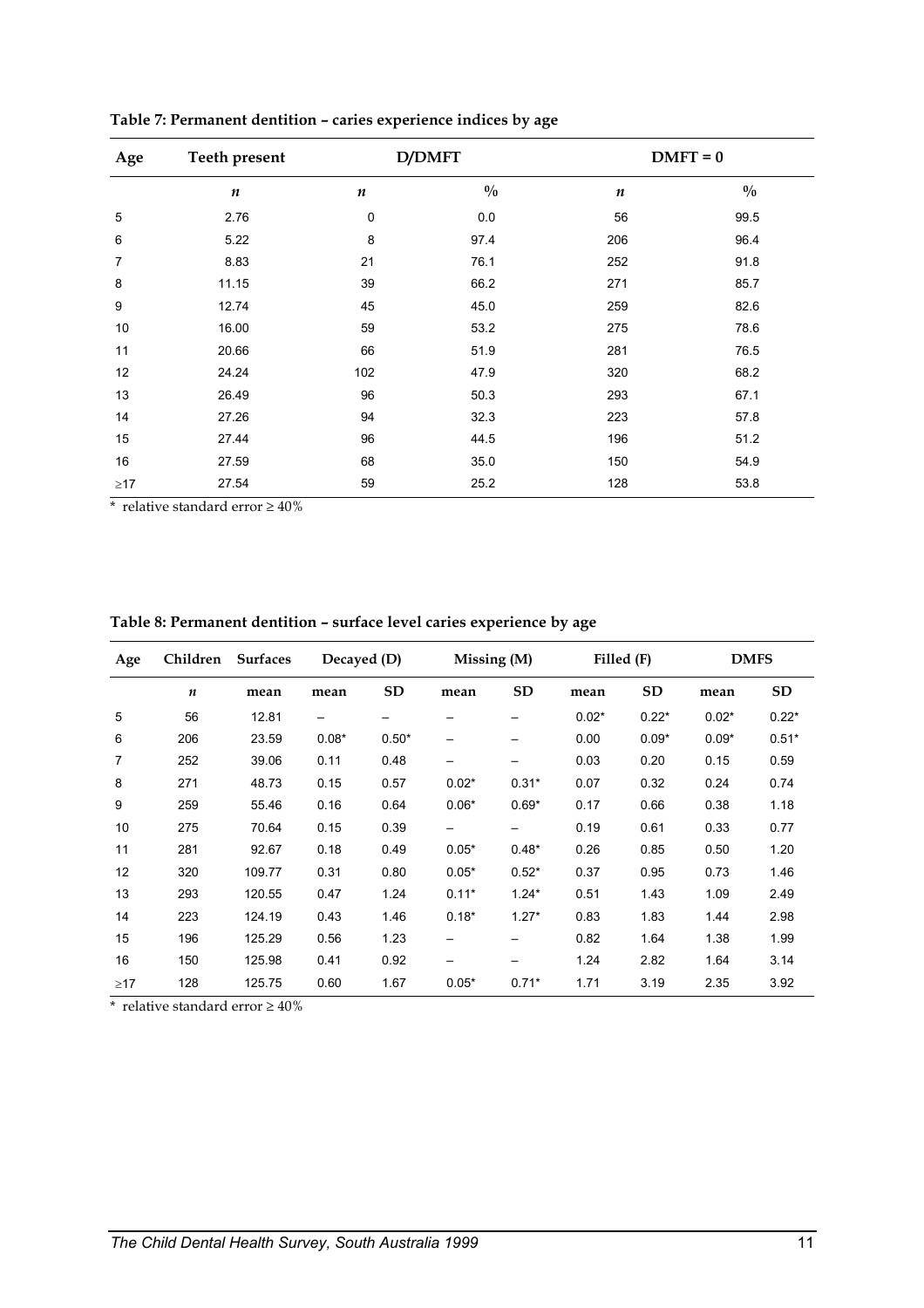#### **Changes since 1998**

There was an increase in the number of decayed permanent teeth across most age groups, with the biggest differences being 91.3% for 13-year-olds. Changes in DMFT scores between 1998 and 1999 were similar to those for mean decay, with increases for children aged 7 and 9 and for all age groups over 10 years.

Changes in the percentage of DMFT expressed as clinically detectable decay were also consistent between 1998 and 1999 with increases for 10 of the age groups. The percentages of children with DMFT = 0 were mostly little changed between 1998 and 1999 although children aged 13 and 17+ demonstrated an increase while those aged 8, 12, 14 and 15 showed small decreases. There was a 4.1% decrease in the percentage of 12-year-old children with no caries experience in the permanent dentition between 1998 and 1999.

## **All teeth caries experience**

Not including the very young children, the percentage of students with at least one instance of untreated clinically observable decay in the combined deciduous and permanent dentition ranged from 18.0% of children aged 17+ years old to 36.6% of children aged 9 years (Table 9). Few children had in excess of 4 clinically detectable decayed teeth, with the highest percentages being in the youngest age groups.

|                |                  |               |               | $d+D =$       |               |                         |               |               | dmft+         |               |
|----------------|------------------|---------------|---------------|---------------|---------------|-------------------------|---------------|---------------|---------------|---------------|
| Age            | Children         | $\bf{0}$      | $\mathbf{1}$  | 2             | 3             | $\overline{\mathbf{4}}$ | $5+$          | $m+M=0$       | $f+F=0$       | $DMFT = 0$    |
|                | $\boldsymbol{n}$ | $\frac{0}{0}$ | $\frac{0}{0}$ | $\frac{0}{0}$ | $\frac{0}{0}$ | $\frac{0}{0}$           | $\frac{0}{0}$ | $\frac{0}{0}$ | $\frac{0}{0}$ | $\frac{0}{0}$ |
| $\leq$ 3       | 84               | 85.6          | $0.9*$        | $0.7*$        | $0.6*$        | $0.4*$                  | 6.2           | 97.3          | 97.0          | 81.4          |
| 4              | 141              | 80.1          | 6.1           | $0.4*$        | $0.4*$        | $0.4*$                  | 3.5           | 97.9          | 91.3          | 75.1          |
| 5              | 236              | 75.3          | 9.0           | 7.5           | 2.8           | $0.4*$                  | 3.2           | 99.5          | 84.3          | 68.0          |
| 6              | 254              | 67.2          | 12.6          | 5.4           | 5.6           | 4.5                     | 4.6           | 97.9          | 78.0          | 59.0          |
| $\overline{7}$ | 257              | 68.1          | 12.9          | 9.5           | 6.2           | $0.8*$                  | 2.7           | 97.4          | 69.8          | 55.5          |
| 8              | 272              | 64.6          | 19.1          | 8.3           | 5.6           | $0.4*$                  | 2.1           | 96.1          | 59.3          | 44.7          |
| 9              | 259              | 63.4          | 21.5          | 8.2           | 2.8           | $0.6*$                  | 0.9           | 99.1          | 57.0          | 45.1          |
| 10             | 275              | 69.5          | 18.4          | 5.1           | 2.5           | $0.5*$                  | 1.2           | 98.9          | 54.4          | 44.4          |
| 11             | 281              | 75.4          | 15.1          | 4.7           | $0.6*$        | $1.0*$                  | 0.3           | 98.4          | 67.6          | 55.0          |
| 12             | 320              | 73.9          | 19.5          | 3.7           | $0.5*$        | $1.2*$                  | 0.2           | 98.4          | 75.3          | 56.5          |
| 13             | 293              | 74.1          | 15.6          | 6.7           | $0.7*$        | 0.0                     | 3.0           | 98.4          | 77.5          | 62.3          |
| 14             | 223              | 80.0          | 12.4          | 4.8           | $0.7*$        | $0.9*$                  | 0.6           | 97.4          | 66.3          | 56.6          |
| 15             | 196              | 73.0          | 14.7          | 6.3           | 3.4           | $0.9*$                  | 2.3           | 100.0         | 66.3          | 48.5          |
| 16             | 150              | 77.3          | 14.0          | 4.3           | $0.5*$        | $0.5*$                  | 0.0           | 100.0         | 65.6          | 54.4          |
| $\geq$ 17      | 128              | 82.0          | 5.9           | 5.5           | $0.7*$        | $1.3*$                  | 4.8           | 99.5          | 57.8          | 53.8          |

**Table 9: All teeth – caries experience by age**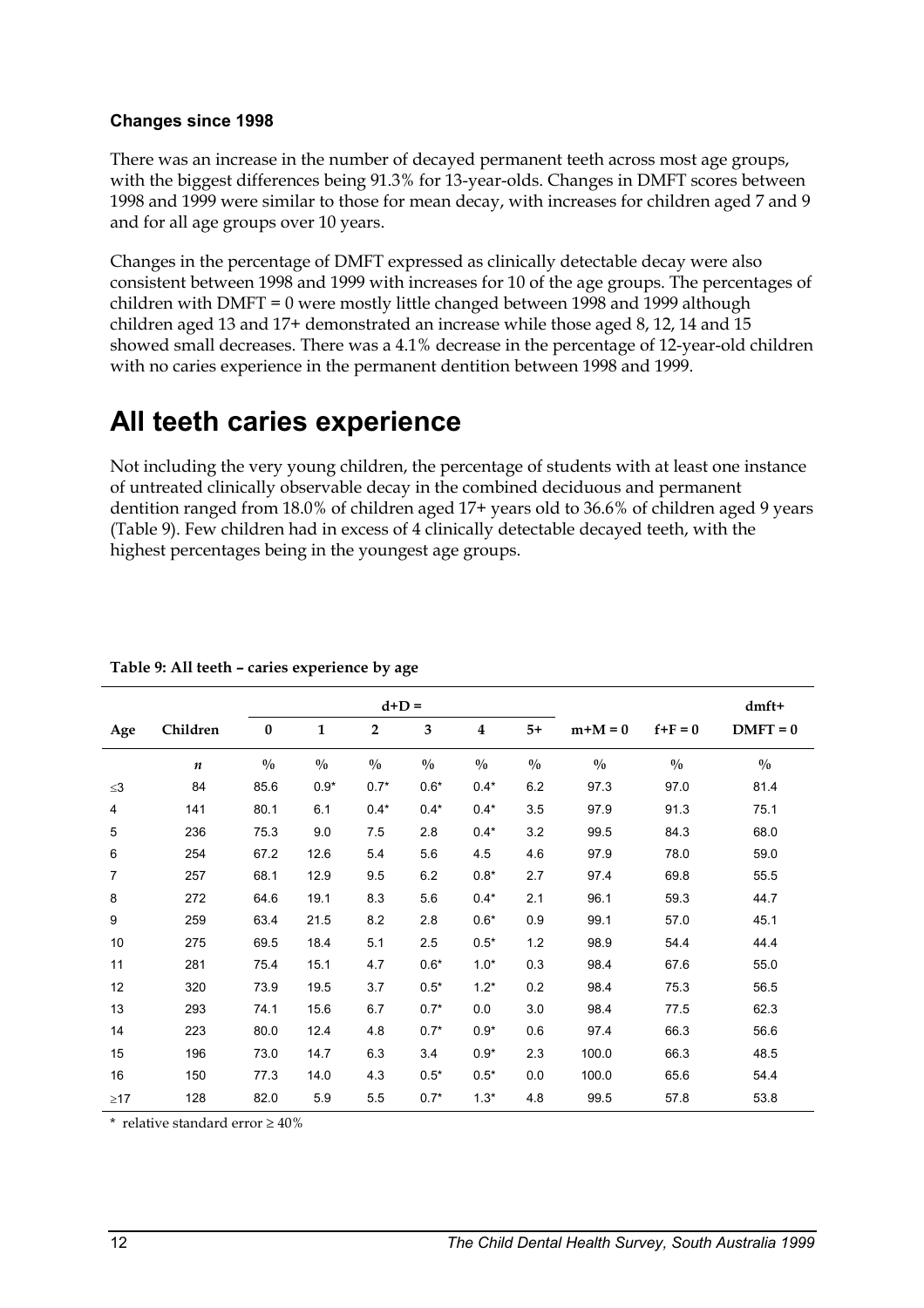Participants across all ages had few deciduous or permanent teeth missing due to caries  $(m+M = 0)$ . The distribution of the percentage of children with no fillings shows a bimodal distribution, the lowest points being for students aged 10 years and 17+ years. The decrease in the percentage  $f + F = 0$  to the age of 10 is most likely a result of the exfoliation of filled deciduous teeth and the time lag before the filling of permanent teeth. The percentage of students with neither deciduous or permanent caries experience (dmft+DMFT = 0) also declined in the middle age ranges (8 to 10 years). There was evidence of a beginning of a decline in both  $f + F = 0$  and  $dmf + DMF = 0$  for students aged 15 years old and over.

### **Changes since 1998**

Between 1998 and 1999 there were decreases in the percentages of students with  $d+D = 0$ across several ages with the only increase being for 4-year-olds. There were, however, increases in the percentages of several age groups presenting without fillings. There was no clear trend in the percentages of students with dmft+DMFT = 0 across age groups with some groups showing an increased percentage and some a decreased percentage between 1998 and 1999.

## **Fissure sealants**

As can be seen in Table 10, the mean number of fissure sealants increased in a relatively consistent fashion with the increasing age of the participants, although there were apparent steps to 10–11-year-olds, 12–13-year-olds and 14–15-year-olds. There was a mean of 1.23 sealants per child among 12-year-olds. Except for 6-year-olds, the prevalence of fissure sealants among those without permanent caries experience (DMFT = 0) was consistently less than among those with some permanent caries experience (DMFT = 1+). For children over the age of 6, the percentage of students with fissure sealants was between 46.4% (11-year-olds) and 251.1% (7-year-olds) greater for students with some caries experience compared to those with no caries experience. This suggests that fissure sealants were being used preferentially in students with past caries experience.

### **Changes since 1998**

Between the years of 1998 and 1999 there were reductions across almost all age groups in the average number of fissure sealants. These changes were due primarily to a decrease in fissure sealants among those children with no caries experience, although reductions were also apparent for five age groups who had a DMFT score of 1 or more.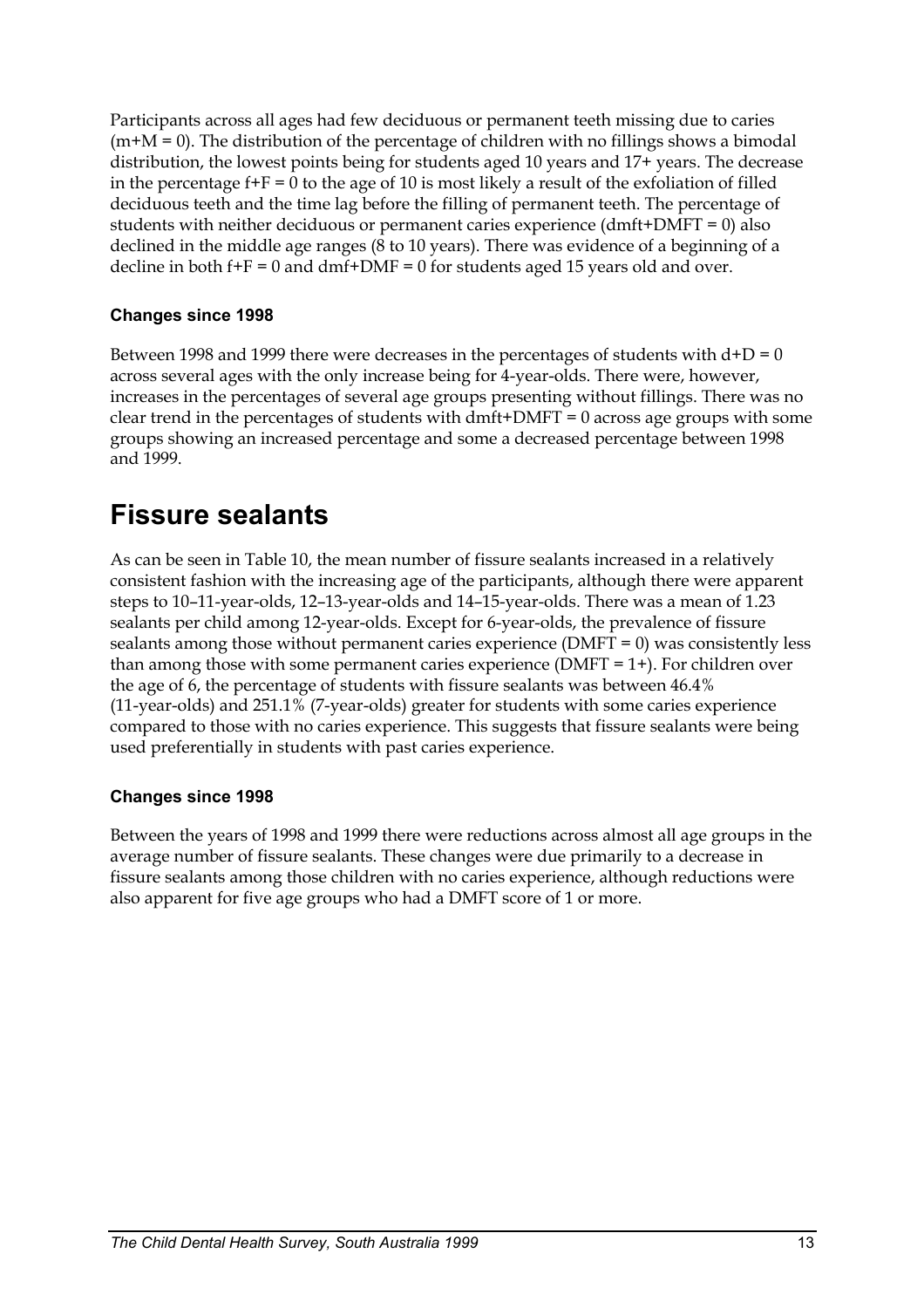| Age       | Children         | No. of sealants |           |                  | Children with<br>$DMFT = 0$ | Children with<br>$DMFT = 1+$ |               |  |
|-----------|------------------|-----------------|-----------|------------------|-----------------------------|------------------------------|---------------|--|
|           | $\boldsymbol{n}$ | mean            | <b>SD</b> | $\boldsymbol{n}$ | $\frac{0}{0}$               | $\boldsymbol{n}$             | $\frac{0}{0}$ |  |
| 6         | 254              | $0.02*$         | $0.26*$   | 246              | 0.6                         | 8                            | 0.0           |  |
| 7         | 257              | 0.12            | 0.54      | 236              | 4.5                         | 21                           | 15.8          |  |
| 8         | 272              | 0.41            | 0.99      | 233              | 15.5                        | 39                           | 34.8          |  |
| 9         | 259              | 0.66            | 1.22      | 214              | 22.2                        | 45                           | 52.7          |  |
| 10        | 275              | 0.98            | 1.40      | 216              | 34.8                        | 59                           | 61.3          |  |
| 11        | 281              | 0.94            | 1.39      | 215              | 33.2                        | 66                           | 48.6          |  |
| 12        | 320              | 1.23            | 1.60      | 218              | 37.6                        | 102                          | 69.1          |  |
| 13        | 293              | 1.21            | 1.75      | 197              | 38.4                        | 96                           | 57.4          |  |
| 14        | 223              | 1.67            | 2.08      | 129              | 38.2                        | 94                           | 75.5          |  |
| 15        | 196              | 1.74            | 2.19      | 100              | 41.9                        | 96                           | 67.3          |  |
| 16        | 150              | 2.11            | 2.25      | 82               | 51.3                        | 68                           | 75.8          |  |
| $\geq$ 17 | 128              | 2.07            | 2.58      | 69               | 37.8                        | 59                           | 76.2          |  |

**Table 10: Fissure sealants by age** 

\* relative standard error  $\geq 40\%$ 

## **School Dental Service examinations**

Table 11 shows that an overwhelming majority of the students had previously been examined within the School Dental Service. The youngest children were the least likely to have had a previous examination. However, by 7 years of age more than 90% of students were found to have had a prior examination.

Table 12 refers to the period of time since the previous School Dental Service examination among children with a previous record of examination. There was a distinct age-related pattern with younger children more likely than older children to have received a previous examination within the last 12 months. This is reflected in the mean time since last visit that increased linearly with age, from 12.77 months for the youngest group to 19.63 months for 16-year-olds. Between 52.9% and 79.6% of children in any age group had received their previous School Dental Service examination between 1 and 2 years previously.

#### **Changes since 1998**

The percentage of children having had a previous examination within a 12-month period decreased between 1998 and 1999 for a number of age groups. In line with this, there was an increase for several age groups in the percentage of students having received an examination between 1 and 2 years previously.

The impact of these results is seen in an increase in the mean time since last visit across 12 of the 15 age groups, with the largest increase being from 17.09 to 18.25 months (6.8%) for 12-year-olds.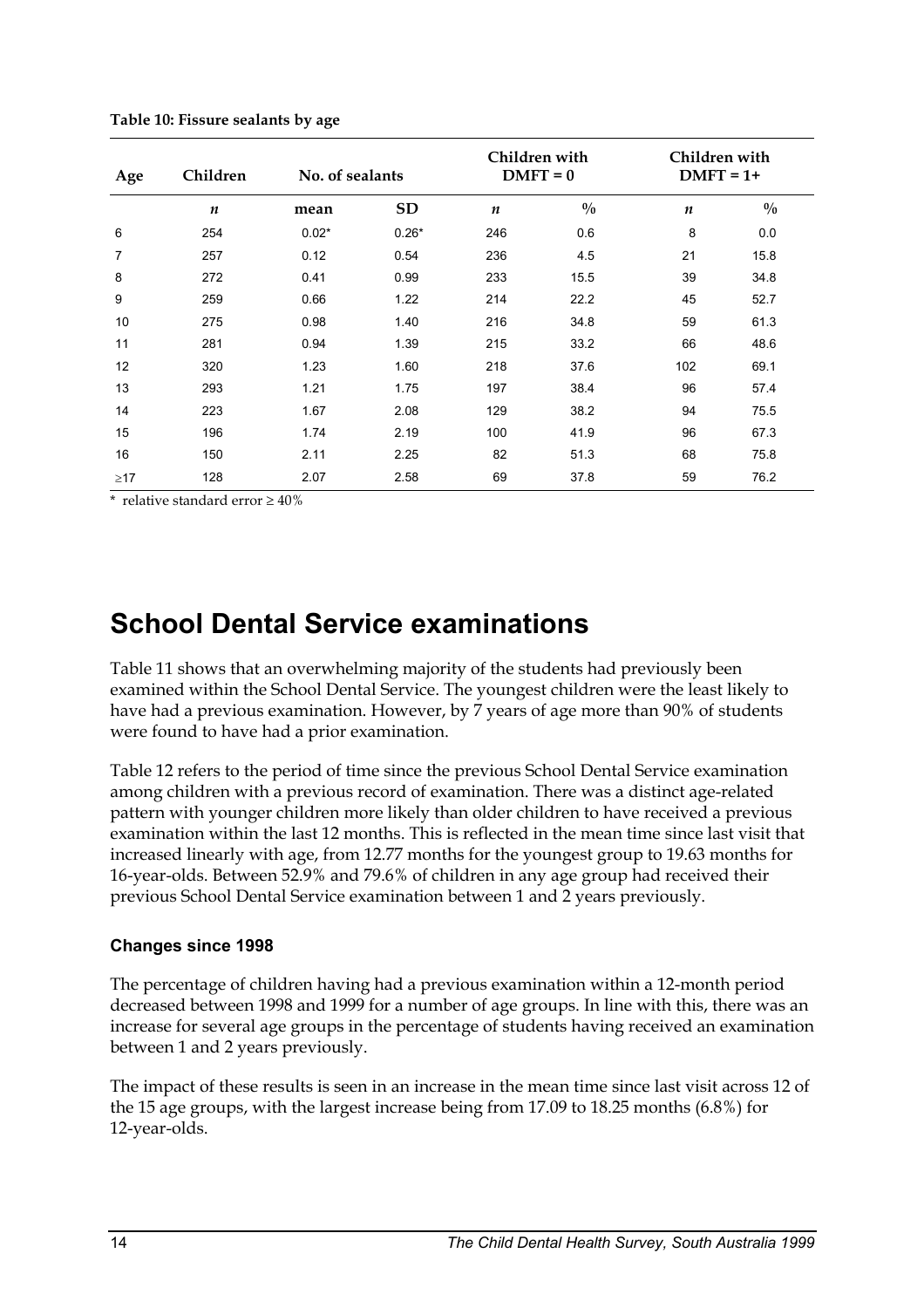|             |                  | Previous examination in School Dental Service |               |               |  |  |  |  |
|-------------|------------------|-----------------------------------------------|---------------|---------------|--|--|--|--|
| Age (years) | Children         | <b>Yes</b>                                    | <b>No</b>     | Unknown       |  |  |  |  |
|             | $\boldsymbol{n}$ | $\frac{0}{0}$                                 | $\frac{0}{0}$ | $\frac{0}{0}$ |  |  |  |  |
| $\leq$ 3    | 88               | 27.5                                          | 72.5          | 0.0           |  |  |  |  |
| 4           | 147              | 41.3                                          | 57.8          | $1.0*$        |  |  |  |  |
| 5           | 243              | 56.4                                          | 40.9          | 2.7           |  |  |  |  |
| 6           | 261              | 78.9                                          | 18.4          | 2.8           |  |  |  |  |
| 7           | 263              | 90.6                                          | 6.7           | 2.7           |  |  |  |  |
| 8           | 267              | 92.2                                          | 4.4           | 3.4           |  |  |  |  |
| 9           | 246              | 94.4                                          | 3.3           | $2.3*$        |  |  |  |  |
| 10          | 256              | 95.2                                          | 2.4           | 2.4           |  |  |  |  |
| 11          | 250              | 97.5                                          | $1.6*$        | $0.9*$        |  |  |  |  |
| 12          | 309              | 97.9                                          | $1.4*$        | $0.7*$        |  |  |  |  |
| 13          | 311              | 98.8                                          | $0.7*$        | $0.5*$        |  |  |  |  |
| 14          | 240              | 96.8                                          | $1.8*$        | $1.5*$        |  |  |  |  |
| 15          | 207              | 98.0                                          | $0.7*$        | $1.2*$        |  |  |  |  |
| 16          | 157              | 97.7                                          | $1.5*$        | $0.8*$        |  |  |  |  |
| $\geq$ 17   | 139              | 100.0                                         | $0.0\,$       | 0.0.          |  |  |  |  |

### **Table 11: School Dental Service examinations by age**

\* relative standard error  $\geq 40\%$ 

| Age       | <b>Students</b>  | $0-6$<br>months | $7 - 12$<br>months | $13 - 18$<br>months | $19 - 24$<br>months | $25+$<br>months |          | Months since last<br>examination |
|-----------|------------------|-----------------|--------------------|---------------------|---------------------|-----------------|----------|----------------------------------|
|           | $\boldsymbol{n}$ | $\frac{0}{0}$   | $\frac{0}{0}$      | $\frac{0}{0}$       | $\frac{0}{0}$       | $\frac{0}{0}$   | mean     | <b>SD</b>                        |
| $\leq$ 3  | 24               | $14.7*$         | 29.0               | 41.5                | $11.4*$             | $3.4*$          | $12.77*$ | $5.78*$                          |
| 4         | 61               | 14.9            | 28.2               | 42.6                | 12.3                | $2.0*$          | 13.20    | $5.53*$                          |
| 5         | 137              | 4.5             | 26.1               | 46.5                | 18.3                | 4.7             | 14.98    | 5.82                             |
| 6         | 206              | $2.5*$          | 17.1               | 58.0                | 17.6                | 4.8             | 15.77    | 4.67                             |
| 7         | 238              | $1.8*$          | 17.8               | 57.9                | 15.5                | 7.1             | 16.09    | 5.66                             |
| 8         | 246              | 3.6             | 15.7               | 53.4                | 21.7                | 5.6             | 16.44    | 5.38                             |
| 9         | 232              | $1.5*$          | 19.5               | 46.9                | 21.7                | 10.4            | 17.35    | 7.32                             |
| 10        | 243              | $0.9*$          | 14.8               | 55.6                | 19.3                | 9.4             | 17.40    | 6.60                             |
| 11        | 244              | $1.6*$          | 8.1                | 56.1                | 20.4                | 13.8            | 18.52    | 7.28                             |
| 12        | 302              | $1.3*$          | 8.1                | 56.1                | 23.5                | 11.1            | 18.25    | 6.33                             |
| 13        | 308              | $0.7*$          | 9.1                | 51.2                | 27.0                | 12.0            | 18.32    | 6.56                             |
| 14        | 233              | $1.4*$          | 9.9                | 51.1                | 24.6                | 13.0            | 18.72    | 7.63                             |
| 15        | 203              | $0.8*$          | 13.2               | 38.3                | 31.8                | 16.0            | 19.27    | 7.79                             |
| 16        | 153              | $2.0*$          | 9.6                | 45.0                | 29.5                | 13.8            | 19.65    | 9.28                             |
| $\geq$ 17 | 139              | $1.5*$          | 16.3               | 43.6                | 25.4                | 13.3            | 18.71    | 8.74                             |

**Table 12: Time since last School Dental Service examination by age**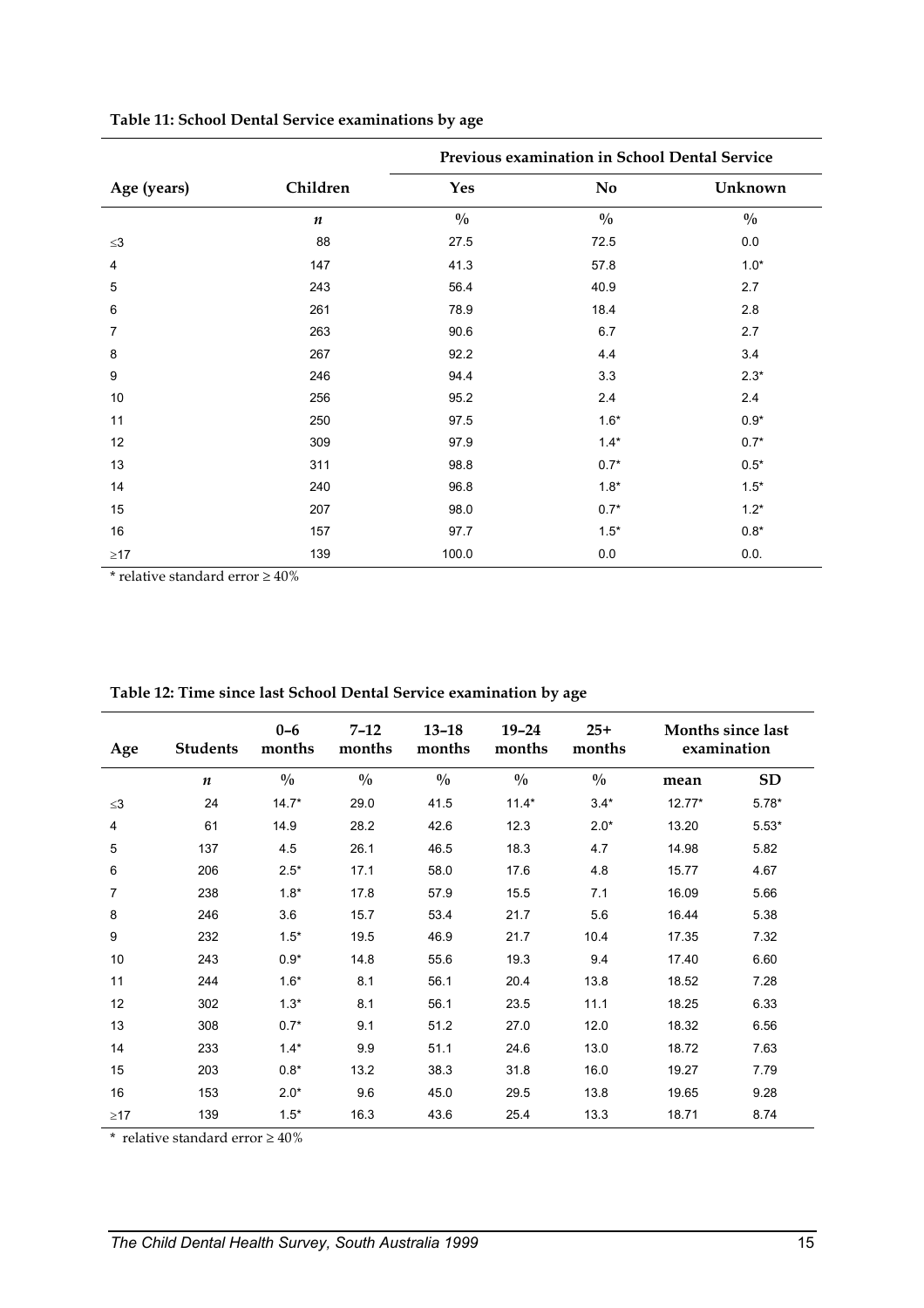## **Summary of dental disease**

Figure 4 presents data contained in Tables 4, 7 and 9 to summarise the extent of dental disease present in the sample for 1999.



**Figure 4: Percentage of children with dmft = 0, DMFT = 0 and d+D = 4+**

## **Caries experience by geographical location**

Table 13 presents caries experience data for each of the Statistical Divisions and Subdivisions used in this report. Considerable variation can be seen in caries experience for both selected age groups across geographical areas. Among 5- and 6-year-old children, mean decay scores in the deciduous dentition ranged from 0.50 in Yorke and Lower North to 2.60 in Eyre. It should be noted, however, that the sampled number of children from both these areas is very small and may therefore not accurately represent the population of children these areas. Excluding these areas, decay scores are lowest in Eastern, Southern and Western Adelaide (0.54, 0.56 and 0.57 respectively) and highest in Outer Adelaide (1.30). The mean number of filled teeth was lowest in Western Adelaide (0.34) and highest in South East (1.17). Mean dmft scores were also lowest in Western Adelaide (0.92) and highest in the South East region (2.40). The percentage of children with dmft  $= 0$  was highest in Southern Adelaide (71.8%) and lowest in Outer Adelaide (37.0%).